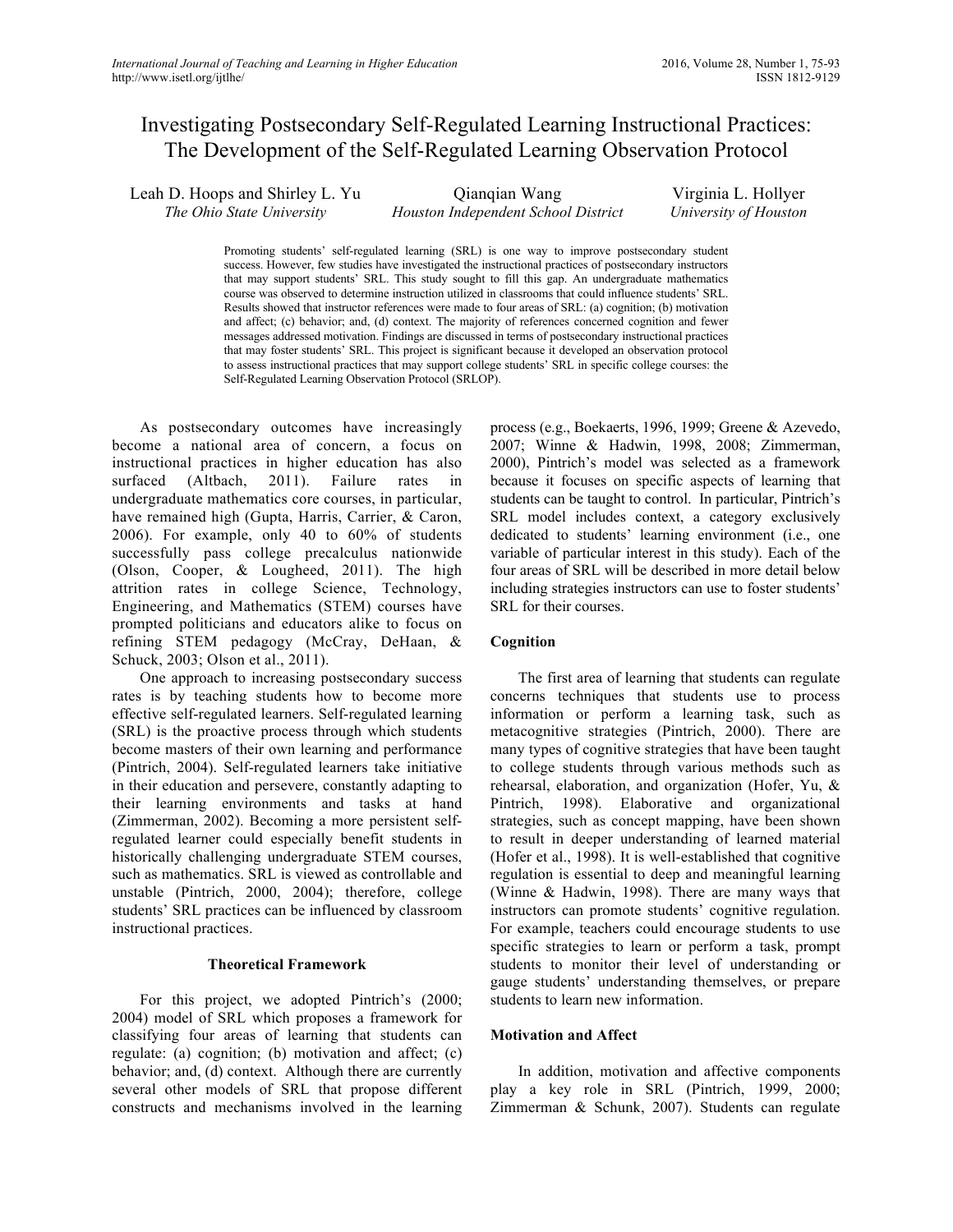their motivation and affect just as they are able to regulate and monitor their cognition (Pintrich, 2004; Wolters, 1998, 2003). Motivation plays an especially important role in SRL because learners will not use selfregulatory strategies if they are unmotivated to do so (Zimmerman, 2000). Moreover, measures of achievement motivation have been shown to predict college students' academic performance above other aspects of students' SRL and ability levels (Robbins, Lauver, Le, Davis, Langley, & Carlstrom, 2004). Students' interests (see Hidi & Renninger, 2006) as well as expectancies and values (see Eccles, 2009) are critical components of their achievement motivation. To foster students' motivation in the classroom, college instructors could point out the usefulness of learning tasks so that students are motivated to engage with course material. Moreover, students who feel that their instructors are interesting are more likely to attend class (Gump, 2004); therefore, instructors could focus on sparking their students' situational interest by using humor.

# **Behavior**

Behavioral aspects of SRL reflect the effort that students put into learning tasks, including help-seeking and time management (Pintrich, 2000). Students must engage in activities to purposely activate, foster, and sustain the learning process. Academic help-seeking, can be advantageous in improving students' understanding and achievement (Pintrich, 2000). Helpseeking behaviors include utilizing the various learning resources and supports on campus, such as learning centers and course review sessions. Time management behaviors, such as creating study schedules, help direct the learning process and are typically emphasized in SRL interventions (Hofer et al., 1998; Pintrich, 2000, 2004). Effective self-regulated learners actively engage in behaviors, such as help-seeking and time management, that help students reach their academic goals. Postsecondary instructors can encourage students to engage in these types of behaviors outside of the classroom or promote positive behavioral regulation during normal instruction. For example, an instructor could suggest that students visit the campus tutoring center to receive help on challenging assignments or scaffold students' use of time on in-class learning tasks.

# **Context**

Finally, the contextual or environmental area of SRL involves external aspects specific to the learning task, such as classroom settings or rules of an assignment (Greene & Azevedo, 2007; Lodewyk, Winne, & Jamieson-Noel, 2009; Pintrich, 2000, 2004; Zimmerman, 1989). All learning occurs in a

contextual setting; therefore, students must utilize specific strategies to monitor, alter, and control their learning environments. Although students may be unable to control their instructors' teaching styles or the content of their assignments, they can manage certain aspects of their learning environment (Pintrich, 2004). The area of context is not completely "self"-regulated because much of students' learning tasks and environments are external and beyond their control; however, context is considered an area of SRL because students do have some control over how their learning environments are structured. In addition, academic content, such as instructor feedback and assessment tasks, serves as an agent in students' SRL processes (Nicol & Macfarlane-Dick, 2006; Perry & Rahim, 2011). Instructional scaffolding of learning tasks can help students regulate their cognition, motivation and affect, and behavior.

# **Postsecondary Self-Regulated Learning**

Because the majority of postsecondary learning takes place outside of the classroom (Hofer et al., 1998; Pintrich, 2004), college students must learn to effectively regulate their own learning processes in order to perform well in their courses. Although SRL skills are critical to postsecondary success (Hofer et al., 1998), many college students are not effective self-regulated learners (Bembenutty, 2008). Students often rely on the external support of their teachers through secondary schooling to direct their learning processes and find managing collegial coursework to be challenging (Boeakarts, 1999). Moreover, introductory undergraduate courses, such as mathematics, are often taught in large lecture halls (McCray et al., 2003; Olson et al., 2011) where instructors are unable to provide students with the individualized feedback and scaffolding that learners received through secondary education. In large lecture courses where instructors rarely are able to interact directly with their students, learners bear an even larger responsibility in monitoring and controlling how much they learn. As noted by Meyer and Turner (2002, p. 19), "co-regulation between a teacher and twenty-some students with varying needs and competencies is highly complex in whole-class instruction." If co-regulation is complex in a classroom of twenty-some students, imagine how complicated it can be in a large undergraduate lecture hall containing hundreds of students. Therefore, it is of particular importance that students be taught to effectively self-regulate their own learning in large courses in order to successfully master the complex material.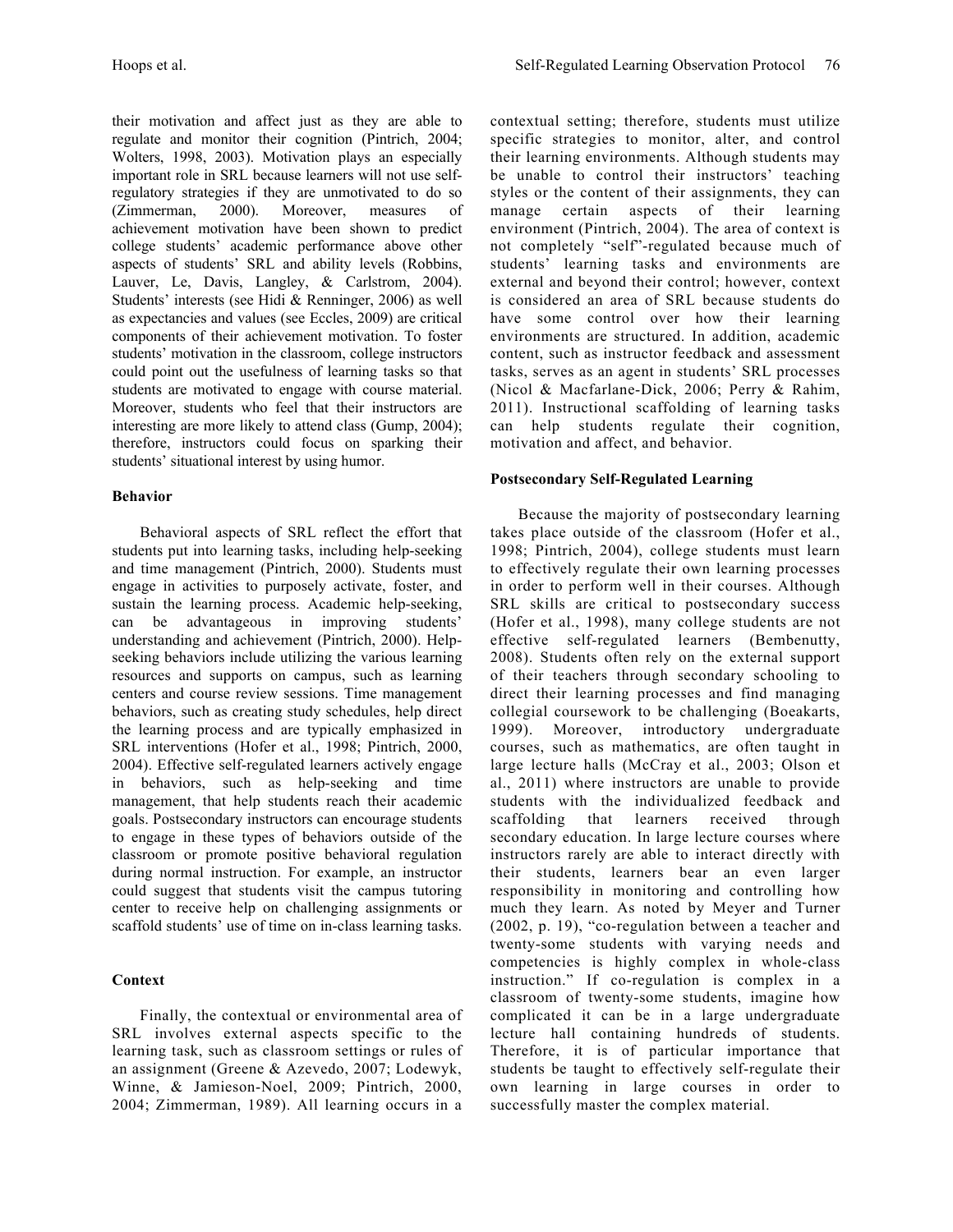# **Literature Review**

#### **Postsecondary Self-Regulated Learning Instruction**

**Student success courses.** Many formal instructional interventions, such as Student Success Courses, have been designed to help college students become better selfregulated learners (Wolters & Hoops, 2015. Student Success Courses (SSCs) teach students theory and strategies of SRL to help students achieve academic success. These courses have proven successful in increasing students' SRL behaviors (e.g., Forster, Swallow, Fodor, & Foulser, 1999; Hofer & Yu, 2003; Hoops, Yu, Burridge, & Wolters, 2015; Petrie & Helmcamp, 1998), grades (e.g., Bail, Zhang, & Tachiyama, 2008; Tuckman, 2003; Tuckman & Kennedy, 2011; Weinstein, 1994), retention (e.g., Forster et al., 1999; Lipsky & Ender, 1990; Tuckman & Kennedy, 2011), and graduation rates (e.g., Bail et al., 2008; Schnell, Louis, & Doetkott, 2003; Tuckman & Kennedy, 2011; Weinstein, Dierking, Husman, Roska, & Powdrill, 1998).

**Integrated approach to strategy instruction.** The SRL strategies taught in SSCs can also be integrated into traditional academic course curriculum (Hofer et al., 1998; Weinstein, Acee, & Jung, 2011); an integrated approach to SRL instruction can help students thrive in demanding college courses by providing learners with the tools to self-regulate their study habits for a particular course. Embedding strategy instruction into normal course curriculum increases the likelihood that students will apply the strategies they have learned to the material they are currently learning (Hofer et al., 1998). Additionally, the integrated approach to SRL instruction can be particularly helpful to less-proficient self-regulated learners (Barrie, 2007; Cornford, 2002; Weinstein, Tomberlin, Julie, & Kim, 2004). Therefore, investigating instructors' natural integrated approaches to SRL instruction could help researchers understand how and if current postsecondary classroom climates are conducive to fostering students' SRL behaviors.

# **Observing Self-Regulated Learning Instructional Practices**

Although self-reports are the primary tools used to measure SRL (Perry & Rahim, 2011), it has long been argued that self-report data alone are insufficient for understanding the complexities of SRL in real contexts such as classrooms (Perry & Rahim, 2011; Perry & Winne, 2006; Winne, Jamieson-Noel, & Muis, 2002; Winne & Perry, 2000). According to Meyer and Turner (2002), researchers must study the contexts in which students' SRL develops in order to better understand self-regulatory processes in general. Because SRL supports and is supported by social forms of learning, such as within a classroom (Perry & Rahim, 2011),

qualitative methods are well-suited to explore the relationship between teaching and learning during instruction (Meyer & Turner, 2002). Additionally, because SRL is a multi-dimensional construct (Perry & Rahim, 2011; Winne, 2011), qualitative methods, such as classroom observation, are suitable ways to explore SRL within educational environments. Studies examining teachers' instructional practices that support students' SRL have mostly been conducted exclusively in K-12 classroom settings.

**Scaffolding elementary self-regulated learning in math class.** Meyer and Turner (2002) have utilized qualitative methods to investigate instructors' scaffolding of elementary students' self-regulation development. The researchers utilized discourse analysis to record and code classroom observation data of teacher-student interactions during whole-class math lessons. Teachers' scaffolding comments were coded under three categories: (a) student understanding; (b) autonomy; and (c) positive classroom climate. Nonscaffolded responses were coded as either teachercontrolled or nonsupportive motivational or socioemotional. Finally, code proportions were calculated for each classroom by lesson and total instruction time observed. Discourse patterns were compared to understand how instructors could scaffold students' self-regulation during normal classroom instruction.

**Promoting students' self-regulated learning through classroom structure.** Perry and colleagues have also made advancements in investigating contextual aspects that support SRL development in the classroom through qualitative methods. Much of Perry's work has sought to understand how classroom features promote or constrain children's SRL development and engagement in a variety of classroom environments (Perry & Rahim, 2011). Through observation and interviewing, her work has focused on teachers' speech and behaviors that promote SRL and how students respond to such promptings. During classroom observations, an instrument was used to collect three types of information: (a) classroom; (b) teacher and students' speech; and, (c) high or low SRL environment (Perry, 1998; Perry, Hutchinson, & Thaurberger, 2007; Perry & VandeKamp, 2000; Perry, VandeKamp, Mercer, & Norby, 2002). Collecting the second type of information, teacher and students' speech, involved recording a running record of what occurred in the classroom. This often included teacher and student verbatim responses (Perry, 1998). During observation, observers recorded the times that student-teacher and student-student events took place. Based on running record observations, classrooms were designated as either high or low SRL-supportive (Perry, 1998).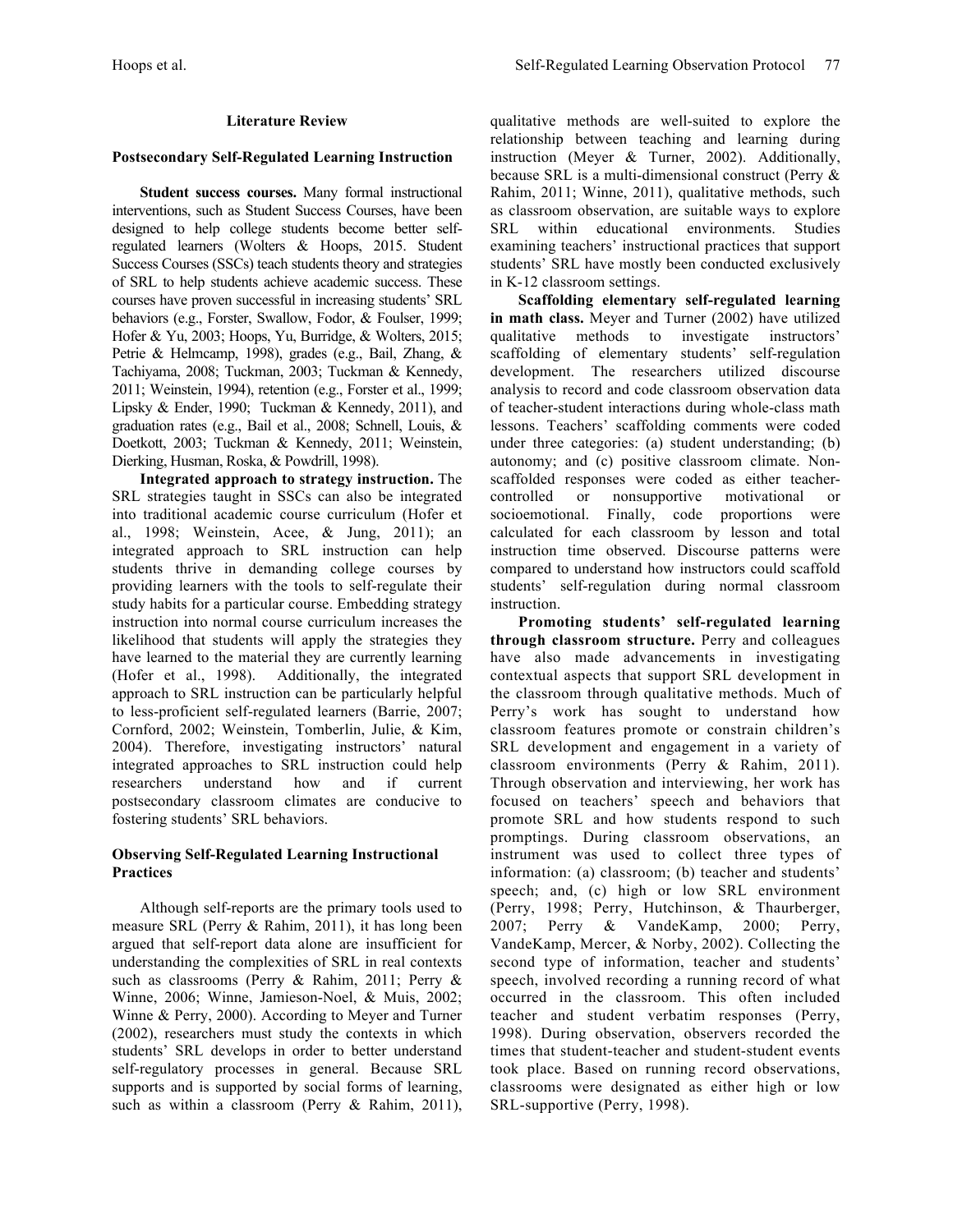Findings from this body of research have revealed that autonomy-supportive, structured classrooms that offer meaningful learning tasks for students to master over multiple sessions best promote children's' SRL engagement (Perry & Rahim, 2011). Specifically, elementary children were able to identify effective strategies students could use – or that they had used themselves – for self-regulating their writing (Perry  $\&$ VandeKamp, 2000). Most students (78%) mentioned help-seeking strategies, such as seeking help from their teacher, parent, or peer if students were experiencing

difficulties with a writing project. Additionally, 30% of students mentioned using strategies to persist in the face of difficulty, such as paying attention to the teacher or "try very, very hard" (Perry & VandeKamp, 2000, p. 839). Therefore, in elementary classrooms where instructors were observed explicitly promoting SRL practices, elementary children reported greater knowledge of and engagement in SRL.

**Investigating classroom motivational climates.**  Additionally, a line of research investigating the impact of instructional practices on classroom motivational climates has been conducted utilizing the Observing Patterns of Adaptive Learning (OPAL; Patrick et al., 1997) protocol for classroom observations (e.g., Morrone, Harkness, D'Ambrosio, & Caulfield, 2004; Patrick, Anderman, Ryan, Edelin, & Midgley, 2001; Patrick & Ryan, 2008). The OPAL was designed "around narrative running records of teacher and student behavior observed during classroom instruction" (Patrick et al., 1997, p. 1). Researchers utilizing the OPAL recorded and coded observational data based on categories grounded in achievement goal theory (Patrick et al., 1997). Although this body of research was not focused on SRL instructional practices specifically, utilizing a running record observational approach guided by a specific theoretical framework is an appropriate method for evaluating SRL practices within a classroom context.

# **Purpose of Study**

Although past research efforts have made great strides in investigating SRL-supportive instructional practices in K-12 classrooms, a critical need exists for studies that seek to understand contextual aspects of postsecondary classrooms that support students' SRL development. The purpose of this study was to investigate postsecondary instructional practices that may support students' SRL in an undergraduate mathematics course, specifically, precalculus. Understanding these instructional strategies can help educators identify pedagogies that contribute to student success in traditionally demanding college courses. This study contributes to research on SRL instruction in postsecondary education by examining an instructor's

extant integrated teaching practices through observation. In this manner, we sought to discover which instructional practices, if any, were already in place that might influence students' SRL in courses with historically low success rates. To accomplish this task, the following research question was posed: What types of instructional practices are utilized in a college precalculus classroom that could influence students' self-regulated learning for the course?

### **Method**

# **Participants**

Participants were a university mathematics instructor, students enrolled in two sections of her undergraduate precalculus course  $(N = 645)$ , and eight peer tutors at a large southeastern public research university. The observed instructor (who will be referred to as "Ms. Math" for the remainder of the article) was a female lecturer in the mathematics department who also taught courses for the natural sciences and mathematics teacher certification program at the university. Ms. Math had taught at the university for 10 years at the time of data collection; her instructional practices have been institutionally recognized by a university teaching excellence award. Although demographic data were not collected for the student participants, the university where the sample was taken is diverse with no ethnic majority. In 2012, university students reported their ethnicities as follows: African American (11%), Asian American (19%), Caucasian (32%), Hispanic (25%), International (9%), Multiracial (3%), and Other (1%). In addition, the reported mean age of undergraduate students was 22.5 years.

# **Observational Protocol and Data Collection**

The Self-Regulated Learning Observation Protocol (SRLOP) was developed by the research team to investigate instructional practices in college classrooms that can support students' SRL for a particular course. Specifically, the SRLOP was designed to utilize in the undergraduate mathematics course studied. Although designing an observation protocol was not an original study objective, the instrument was created in order to answer our specific research question. Therefore, the framework that emerged is both a product and measure of this research project. The SRLOP is based on Pintrich's (2000, 2004) model of SRL and includes multiple categories of instructional practices that can influence students' SRL. The SRLOP coding structure categorizes observed teacher and students' behaviors and statements according to the four areas of learning that students can control (i.e., the four aspects of SRL):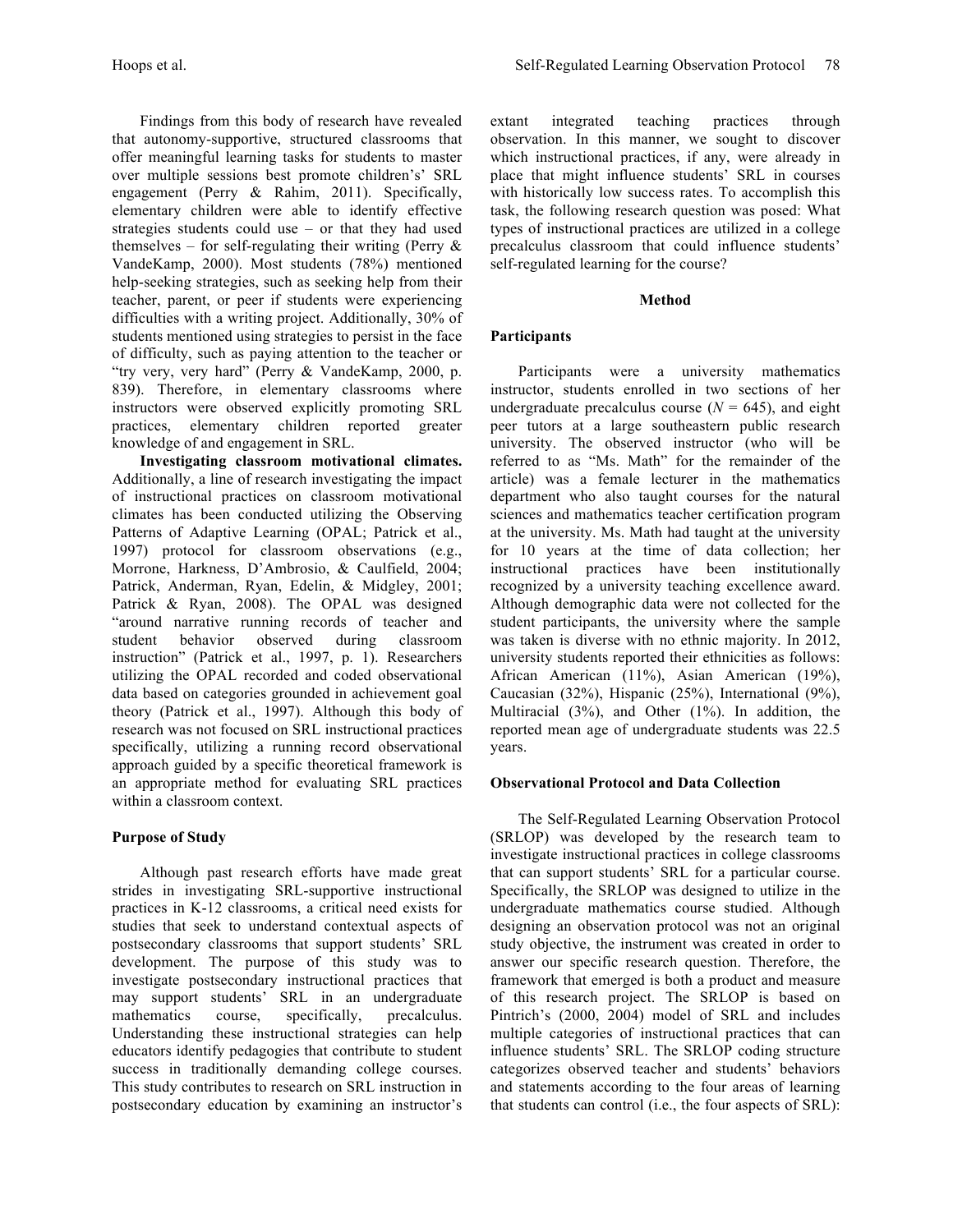(a) cognition; (b) motivation and affect; (c) behavior; and, (d) context. A description of the final SRLOP coding categories within these four areas will be presented with the results as they emerged and were refined throughout this research project.

The OPAL development process outlined by Patrick and colleagues (1997) strongly guided this project's observation process and the creation of the SRLOP. The protocol is both a product of a priori theory (i.e., Pintrich, 2000, 2004) and a grounded theory approach. During the first class of the fall 2011 semester, the first author observed one class of one section of Ms. Math's precalculus course with instructor consent. Enrollment in this course was 500 students, and it was taught in a large lecture hall; therefore, the researcher was able to observe unobtrusively by sitting in the back of the room. During the first class, the researcher recorded narrative running records of what occurred in the classroom, paying particular attention to comments the instructor made regarding students' SRL practices in the four areas of learning which were relevant to research interests. This observer made note of time throughout observation, documenting events in sequential order. This type of observational strategy is aligned with the method used by Perry and colleagues (Perry, 1998; Perry & VandeKamp, 2000; Perry et al., 2007; Perry et al., 2002); we chose this approach to get a sense of what naturally occurred in the classroom and how, or if, Ms. Math promoted students' SRL during class time.

The first author observed an additional class session during the second week of the semester to set the standard for data collection and to gain a fuller sense of Ms. Math's instructional behaviors. After the second observation was complete, a second observer (third author) with university teaching experience was trained on the observational protocol by the first author. All subsequent observations were conducted by the second observer for the duration of the semester. Because the observed course met twice a week, the second observer typically attended and collected data during both of the weekly class sessions. Over the duration of the fall semester, a total of 22 periods (33 hours) of classroom activity were observed and recorded.

During the third week of the semester, the presence of in-class peer tutors became a part of normal course procedures. Peer tutors were student staff at the university mathematics department's tutoring center. The tutoring intervention was implemented as part of an institutional and departmental effort to improve student success rates in STEM courses. Moreover, Ms. Math actively worked to incorporate student success initiatives, such as the peer tutoring program, into her classrooms. Tutors typically arrived to class 10 minutes into each class and positioned themselves around the lecture hall. Ms. Math gave in-class pop quizzes

("poppers") during most class sessions which students were asked to turn in at the end of class for a grade; if students needed help solving popper questions, they would raise their hands to solicit a tutor's help. Students could also raise their hands to receive help from tutors during Ms. Math's lectures. This in-class intervention was meant to provide more individualized help to students than is typically possible in large lecture courses.

At the beginning of the spring 2012 semester, the research team met to discuss the fall 2011 data and the themes that emerged from it. A final coding scheme was then developed based on the fall data and Pintrich's (2000, 2004) SRL framework that would be used to code the existing data and to guide future observations. In this manner, the categories within each of the four areas of SRL emerged from the data using the constantcomparison method utilized by grounded theory researchers; that is, we searched for "themes and patterns to build theory" (Glesne, 2011, p. 187) using constant case comparison.

The decision was then made to observe an additional unit of Ms. Math's precalculus course to (a) test and finalize the protocol, and (b) collect a reliable dataset to answer this project's original research question. The precalculus section observed during spring 2012 was much smaller than the previous section (i.e., less than 200 students). Because the in-class tutoring intervention was introduced partway through the semester as it was during the fall, a unit near the end of the semester was selected for data collection to gain insight into what happens during regular instruction time (i.e., at a time in the semester when both students, tutors, and instructor had settled into their "normal course routine"). Over the course of five weeks, the first and third authors alternated turns observing two consecutive class periods using the new protocol. This rotation schedule was designed so that each observer was able to observe sequential lessons in order to gain a better understanding of how the instructor stopped and started each lesson. A total of 11 hours of observation data (nine periods) were collected during the spring 2012 semester. After spring 2012 data collection was complete, the first and second author met to revisit the protocol and confirm the SRLOP categories before proceeding with data analysis.

# **Analysis of the Data**

Once initial SRLOP categories were finalized, the first and second author independently analyzed the same class period of spring data (over 10% of the total observed spring unit) using NVivo 9 qualitative analysis software. The coders (i.e., first and second authors) were guided by a list of coding categories and descriptions designed collaboratively by the research team. Interrater reliability (% agreement) of coding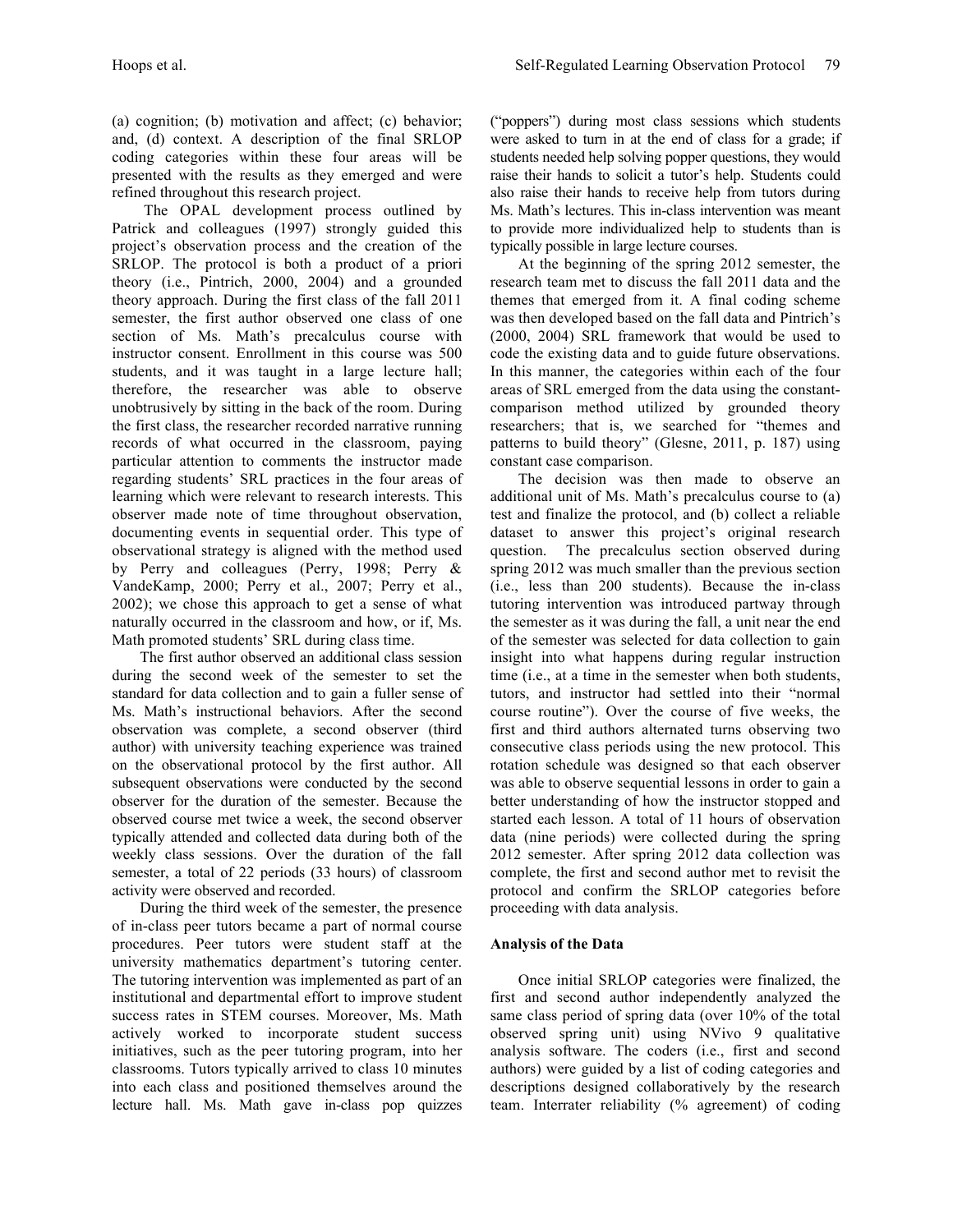decisions was then calculated for the double-coded data. Percentage agreement was chosen over kappa because the researchers developed the coding categories together. Therefore, it was deemed unnecessary to take chance of agreement into consideration since researchers should achieve agreement intentionally. After reaching consensus on all codes, the first author continued to analyze the remaining eight class periods of data independently.

Initial calculation of interrater reliability yielded high agreement ( $\geq 90\%$ ) agreement on the majority of coding categories (i.e., the most micro-level data under which data were able to be coded). To reach consensus, the coders discussed categories with lower agreement, revisiting the analyzed data together until 100% agreement was achieved. During the final coding process, additional coding classifications emerged further refining the SRLOP framework. Many of these new classifications resolved ambiguities in the original categories that led to low interrater reliability, helping to confirm the final observational framework and codes. Finally, the first and fourth authors met to complete a member check of final coding decisions. The fourth author ("Ms. Math") was selected for member check to promote higher internal reliability of the coded data (Glesne, 2011).

#### **Results**

A total of 405 statements or "chunks" of spring 2012 observation data were coded under the SRLOP framework. Of the four main SRL categories, the observed instructional practices of the mathematics professor during the final observed unit focused mostly on Cognition (42%), Behavior (29%), and Context (23%), with only 6% of all observed instruction concerning student Motivation and Affect. The final SRLOP included 12 major categories of SRL postsecondary instructional practices within the four areas of SRL (Cognition, *n* = 4; Motivation and Affect,  $n = 2$ ; Behavior,  $n = 2$ ; Context,  $n = 4$ ).

Table 1 displays the percentages of all SRL references made during the spring observation period arranged by SRLOP category. Appendix A includes a complete list of the final SRLOP categories including descriptions and examples of instructional references. SRLOP categories and subcategories are arranged first by area of SRL, then in alphabetical order. Appendix A serves as the final SRLOP framework and can be utilized by future researchers to observe postsecondary classrooms. All references in Appendix A are from the fall 2011 observation data that helped shape the protocol's framework. Instructional strategy results will be presented first by SRLOP categorization. Each category will be described and two examples will be given. Examples provided are from the spring 2012 observation period and have been edited to improve readability and preserve confidentiality of study participants.

# **Observed Cognition**

The 169 cognitive references made by the instructor during the observed spring 2012 unit divided into four main categories as follows: Metacognition (40%), Test-Taking Strategies (29%), Information Processing Strategies (23%), and Advance Organizers (8%).

**Metacognition (** $n = 68$ **).** References to students' metacognition included the instructor prompting students to engage in metacognitive processes, such as thinking about how to solve a problem or engage in a learning task. Metacognitive statements help students think about their cognitive processes and/or trigger them to do so. Of the 68 references made regarding Metacognition, 72% involved the instructor checking for students' understanding of lecture material and 28% involved her prompting students to think about how to solve a problem or engage with course content.

# Example 1:

*"Anyone have questions about how I manipulate the negative sign?"* Example 2: *"There are two answers to the question. However, let me ask you a question. What if the measure of the angle is 15, not 30?"*

**Test-Taking Strategies (** $n = 49$ **). This category** contained instances when Ms. Math mentioned specific strategies or resources that students could use while taking an assessment. It should be noted that all exams for this course were administered online via the department's computer lab testing center. Test-taking strategies included ways in which students should have used resources, such as sanctioned formula sheets, as well as cautions against poor test-taking strategies (i.e., specific things students should avoid doing while taking an assessment). The majority of the 49 references to Test-Taking Strategies concerned a formula link that students would need to utilize during the upcoming exam. Although the formulas were available to students via the link, Ms. Math made sure that students understood exactly how they should use the link during test-taking.

# Example 1:

*Ms. Math emphasizes the importance of the formula sheet and gives students instructions for using it during the next exam.*

Example 2:

*"Here is the formula sheet. Get to know it well...Here is the formula sheet that will be on the link."*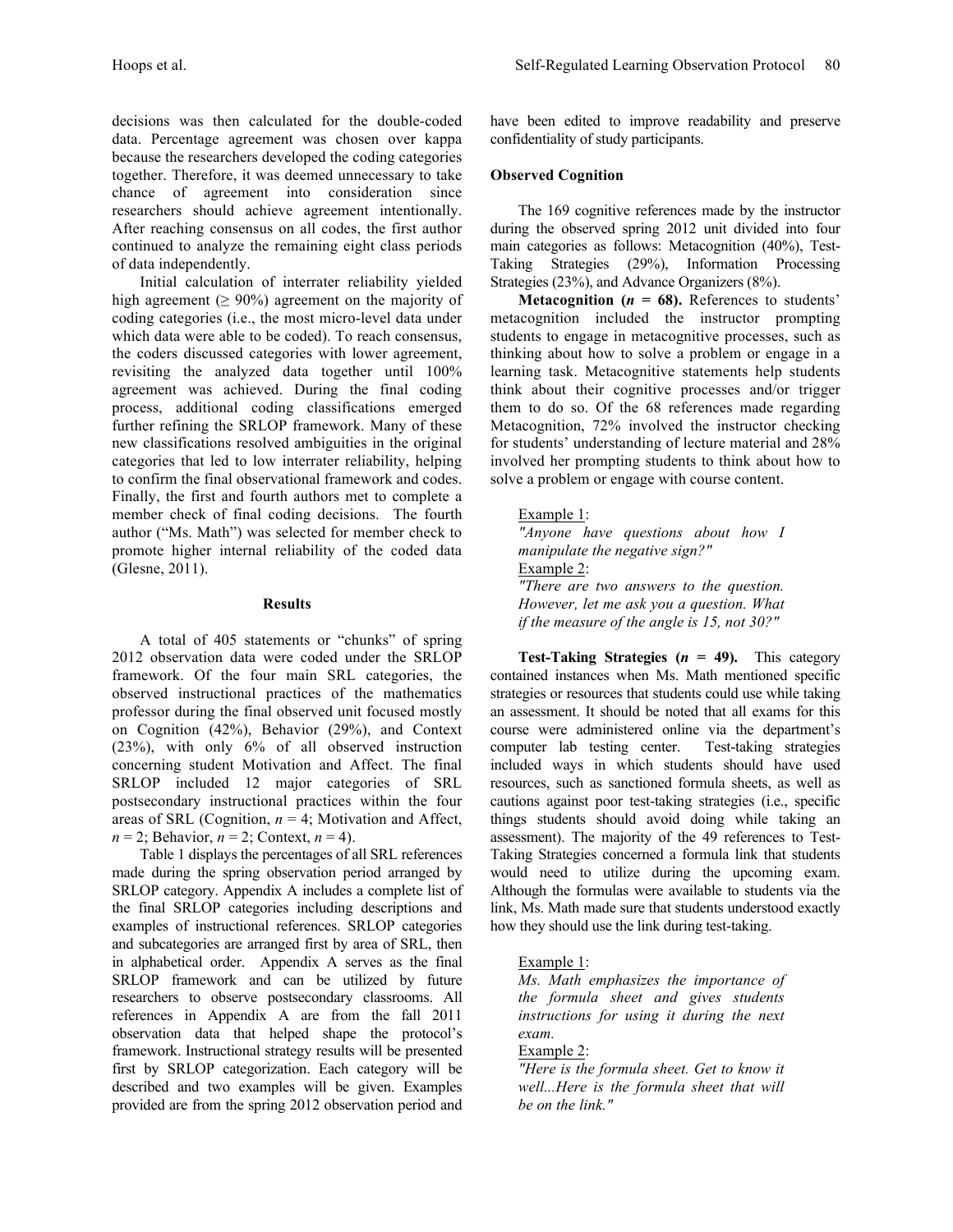|                                          | thsu actional references to bey-regulated Learning Arranged by BRLOT Categories<br>References |               |
|------------------------------------------|-----------------------------------------------------------------------------------------------|---------------|
|                                          | $\boldsymbol{N}$                                                                              | $\frac{0}{0}$ |
| SELF-REGULATED LEARNING TOTAL            | 405                                                                                           | 100           |
| Cognition                                | 169                                                                                           | 42            |
| Metacognition                            | 68                                                                                            | 40            |
| <b>Test-Taking Strategies</b>            | 49                                                                                            | 29            |
| <b>Information Processing Strategies</b> | 39                                                                                            | 23            |
| <b>Advance Organizers</b>                | 13                                                                                            | 8             |
| Motivation and Affect                    | 26                                                                                            | 6             |
| Value                                    | 18                                                                                            | 69            |
| Interest                                 | 8                                                                                             | 31            |
| Behavior                                 | 118                                                                                           | 29            |
| Help-Seeking                             | 102                                                                                           | 86            |
| Time Management                          | 16                                                                                            | 14            |
| Context                                  | 92                                                                                            | 23            |
| <b>Student Responsibility</b>            | 71                                                                                            | 77            |
| <b>Task Difficulty</b>                   | 10                                                                                            | 11            |
| <b>Instructor Feedback</b>               | 7                                                                                             | 8             |
| Rules and Management                     | 4                                                                                             | 4             |

Table 1 *Instructional References to Self-Regulated Learning Arranged by SRLOP Categories*

*Note*. Table 1 only reflects data collected during the spring 2012 semester. All percentages displayed represent each category's percentage of the largest category to which they belong. For example, the Cognition category represents  $42\%$  the total SRL references ( $N = 405$ ); Metacognition represents  $40\%$ of the Cognition category (*n* = 169). Therefore, the total number of references displayed in the *N* column exceeds 405, the total number of SRL references.

**Information Processing Strategies (** $n = 39$ **). This** category included instances Ms. Math mentioned a specific strategy that students could use to process information and/or taught students a strategy to help them learn the course material. These types of statements provide students with tools to process, understand, or display information. The 39 Information Processing Strategies alerted students to problem-solving "tricks" such as using substitution as a tool.

#### Example 1:

*Ms. Math starts to work out the next example and explains to students a strategy they can use to solve the equation.* Example 2: *Ms. Math tells students the name of the* 

*strategy she is using to solve this equation (using the conjugate forms).* 

Advance Organizers  $(n = 13)$ . The least-utilized cognitive reference made by the instructor, Advance Organizers, alerted students to what content would be covered in class that day. This area includes any time the instructor set the tone of the day's lecture by letting students know what content would be covered or prepared them to recognize and process the new material. These statements were usually made at the beginning of class.

Example 1: *"Let us get started now. Here we go. We are going to study algebra with identity."* Example 2: *"Today we are going to start test 4 materials."*

### **Observed Motivation and Affect**

The instructor utilized fewer instructional practices concerning aspects of students' achievement motivation  $(n = 26)$  relative to the other three areas of SRL. Motivational references fell into two basic categories as follows: Value (69%) and Interest (31%).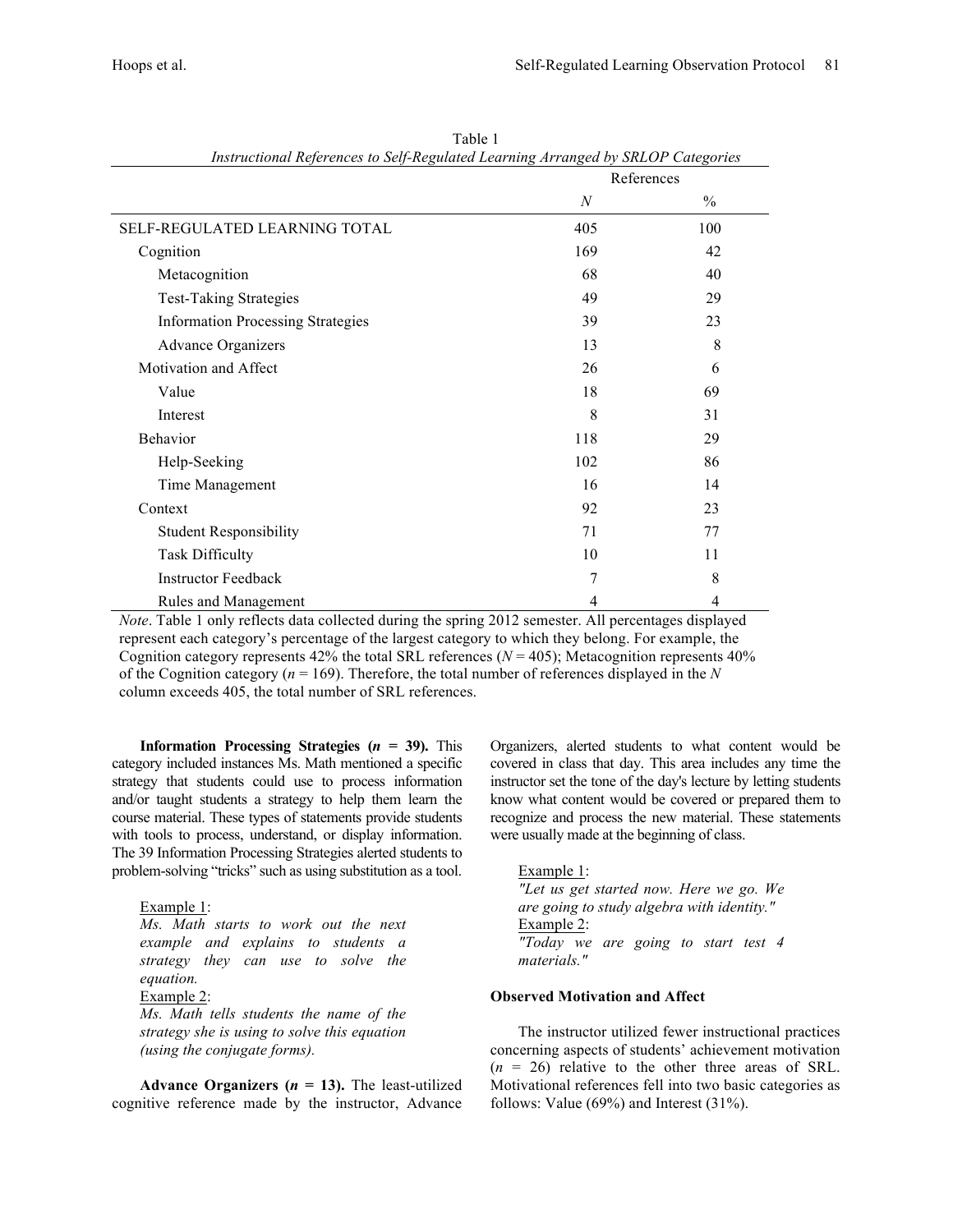**Value (** $n = 18$ **).** This motivational category included instances when the instructor highlighted the importance or usefulness of a task. These statements helped students know what their focus should be and how to better regulate their study time based on the significance of mastering certain tasks (i.e., spend more time studying concepts and tasks that will be wellrepresented on an exam or relevant to a future career). Ms. Math's statement regarding value were usually explicit (i.e., specific) and not simply ones in which students had to infer the importance of the task. These statements often included the word "important", transparently alerting students to the material critical to comprehend.

Example 1:

*Ms. Math works out a problem and says, "This is important from an identity standpoint."*  Example 2: *"Here is another one. This one is for engineering, math, and science majors."*

*Interest (n = 8).* In the Interest category, the instructor triggered students' situational interest by making humorous remarks. This includes instances where the instructor gained students' attention by saying something funny, sharing a personal story, or making other types of remarks meant to spark or maintain situational interest.

#### Example 1:

*"How many times is that now that I have mentioned the link? If any of you forget this, I will personally execute you!" The students laugh.*

# Example 2:

*Ms. Math tells students that now is the time to ask questions because she won't be with them on the exam. She says that come exam time, she will be having cappuccino and knitting, and it would be really amazing if she could do that while giving them a review.*

# **Observed Behavior**

The 118 behavioral references divided into the two main behavior categories as follows: Help-Seeking (86%) and Time Management (14%).

**Help-seeking (** $n = 102$ **). This behavioral category** included instances where students sought help during class by asking questions and statements Ms. Math made to address the giving or receiving of help. The majority of Help-Seeking references (98%) encouraged students to find assistance or involved students

engaging in help-seeking activities during class, and only 2% referred students to resources where they could get help outside of the classroom. Also, most in-class help-seeking involved peer assistance rather than students seeking help from Ms. Math.

Example 1: *Ms. Math enters the classroom and begins to set up. She talks to a few students as she sets up who have questions.* Example 2: *Students communicate with each other to work out the problem.*

**Time management (** $n = 16$ **). The second behavioral** category included instances where the instructor made statements or suggestions regarding students' use of time to prepare for the course outside the classroom. Of the 16 Time Management promptings, 56% reminded students of course deadlines and 44% offered guidance for managing time spent on learning tasks. Ms. Math reminded students of course deadlines as well as institutional deadlines that impacted the course, such as add/drop dates. Time Management statements only comprised 4% of the total SRL references made by the instructor.

Example 1:

*Ms. Math announces that homework is due Saturday, and homework is due today from Tuesday's lecture.* Example 2: *"Some of you may be saying, 'Oh my God, she's going so fast!' Yes, I am! I'm trying to speed you up so you don't take 30 minutes on the problems and then don't have time for the free response questions when you take the exam."*

#### **Observed Context**

Finally, the 92 contextual references made during the observed spring 2012 unit fell into four categories as follows: Student Responsibility (77%), Task Difficulty (11%), Instructor Feedback (8%), and Rules and Management (4%).

**Student responsibility (** $n = 71$ **). This category** included Ms. Math's statements regarding students' responsibility on evaluative tasks, such as exams, homework assignments, quizzes, and class discussion. Ms. Math frequently referenced students' responsibility in her class, and these comments comprised 18% of the total SRL references made during the academic unit. The 71 Student Responsibility statements pointed out material students were specifically responsible for mastering, such as material to be covered on assignments and exams and actions students must take (e.g., memorize a formula or create a formula sheet).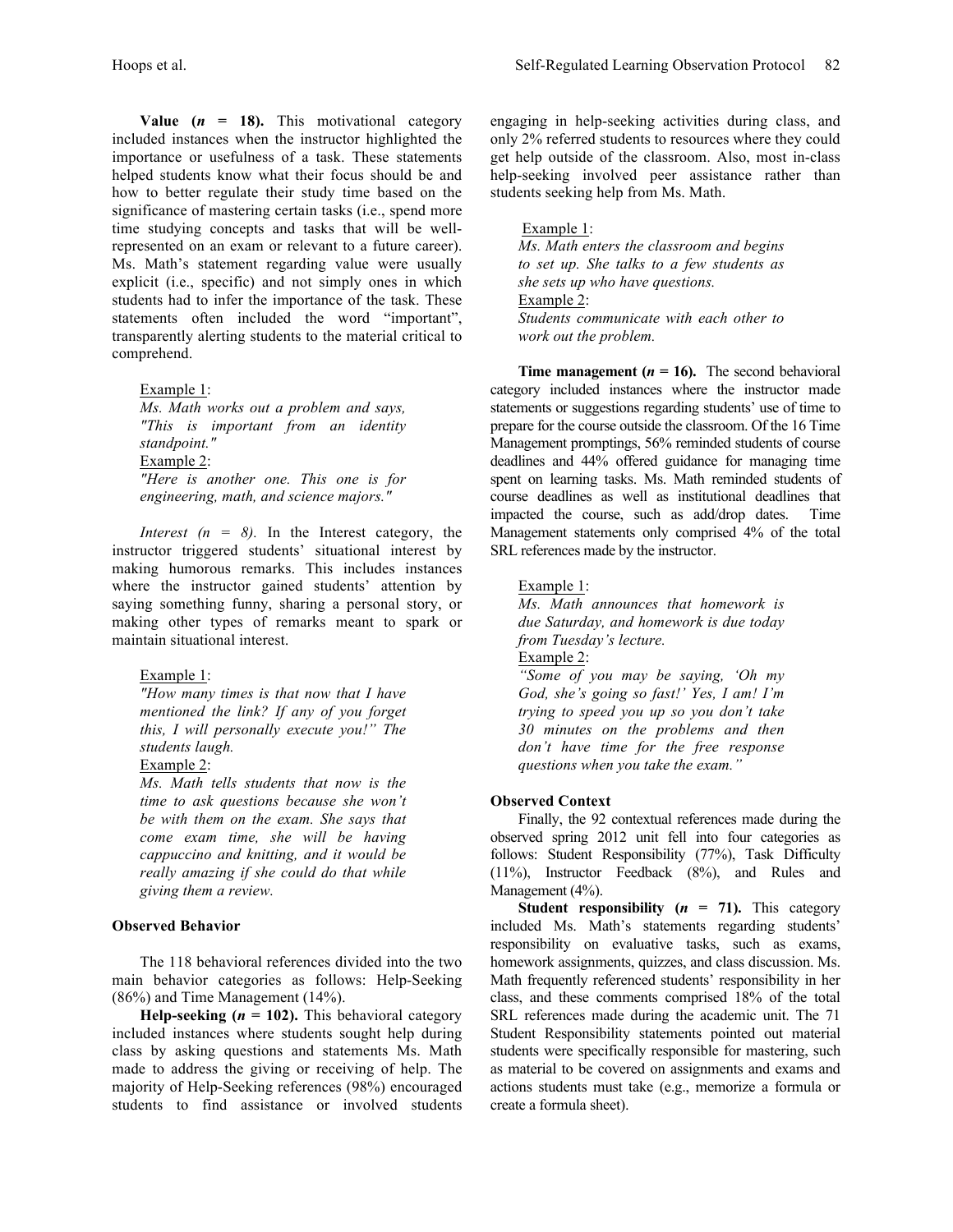Example 1: *"Be prepared for this question because it is a quiz question."* Example 2: *"You must have this memorized by heart."*

**Task difficulty (** $n = 10$ **). This contextual category** included instances where the instructor highlighted the difficulty level of a learning task. These statements helped students properly evaluate the difficulty level of a task and suggest the level of effort required to complete the task, providing guidance for study time and effort regulation. Task Difficulty statements were surprisingly scarce considering the perceived difficulty level of the subject.

Example 1:

*"Whenever you see double angles, get happy because they're not real hard."*  Example 2: *"This is a really complicated one."*

**Instructor feedback**  $(n = 7)$ **. This category** included the instructor's comments that provided feedback regarding students' performance and behavior. For example, Ms. Math would reinforce the asking of questions or discusses performance on past assignments. Instructor Feedback is categorized under context because it is an aspect of the learning environment that can impact students' regulation of cognition, motivation/affect, and behavior. Instructor Feedback was utilized rarely compared to other contextual promptings, but the seven comments made by the instructor praised students for participating in class.

Example 1: *"Those are good questions. They are great!"* Example 2: *Ms. Math makes a small mistake, and students correct it. She thanks students, makes the correction, and then moves on.* 

**Rules and management**  $(n = 4)$ **. The last SRLOP** category included Ms. Math's mentioning explicit and implicit behavioral guidelines, norms, and expectations for the classroom, as well as the procedures by which the classroom functioned. Rules and Management references included covering the class rules on the syllabus along with statements reflecting course policies, such as the usage of cell phones in class. Rules and Management were mainly referenced when the instructor asked students not to talk or reminded them to make their reservations to take the upcoming exam at the computer lab testing center.

Example 1:

*One student asks a question, and the Ms. Math cannot hear her. "Guys, I cannot even hear her. Could you please talk less?"*

Example 2:

*"Does everybody have the reservation for test 4? Make sure you have the reservation for test 4."*

### **Discussion**

The purpose of this study was to investigate postsecondary instructional practices that support students' SRL in an undergraduate mathematics course, specifically, precalculus. Through observations of an undergraduate mathematics course taught in a large lecture format, we created an observational protocol and then utilized it to code the instructional practices of the observed instructor. This observational protocol differs from extant instruments in that it classifies observed instructional practices by four areas of SRL. We also did not seek to count SRL-instructional practices by category as they were observed. Additionally, the SRLOP is not meant to classify observed classrooms as either high or low SRL supportive, but was designed as a tool to better understand current instructional practices that may support college students' SRL. We are not making claims that Ms. Math's observed practices did, in fact, promote her students to engage in SRL practices for her course; we simply assert that the practices we observed *could* trigger – or guide – students to regulate their own learning.

Regarding observed SRL-instructional practices, we found that through various practices and statements, the precalculus instructor, Ms. Math, focused equally on the areas of behavior and context and spent the majority of her instruction time prompting cognitive aspects of student learning. However, very few references were made to motivational and affective features of education relative to other areas of learning that students can control. We will discuss the implications of these findings, organized by Pintrich's (2000, 2004) areas of SRL.

# **Cognition Language**

Findings revealed that metacognitive promptings represented 17% of the total SRL references made by Ms. Math during the observed academic unit. Metacognition is a very important aspect of students' SRL (Winne & Hadwin, 1998; Zimmerman, 1989). These types of learning strategies are useful and help students learn new information effectively (McCray et al., 2003). One plausible explanation for the instructor's heavy emphasis on cognition could be the high salience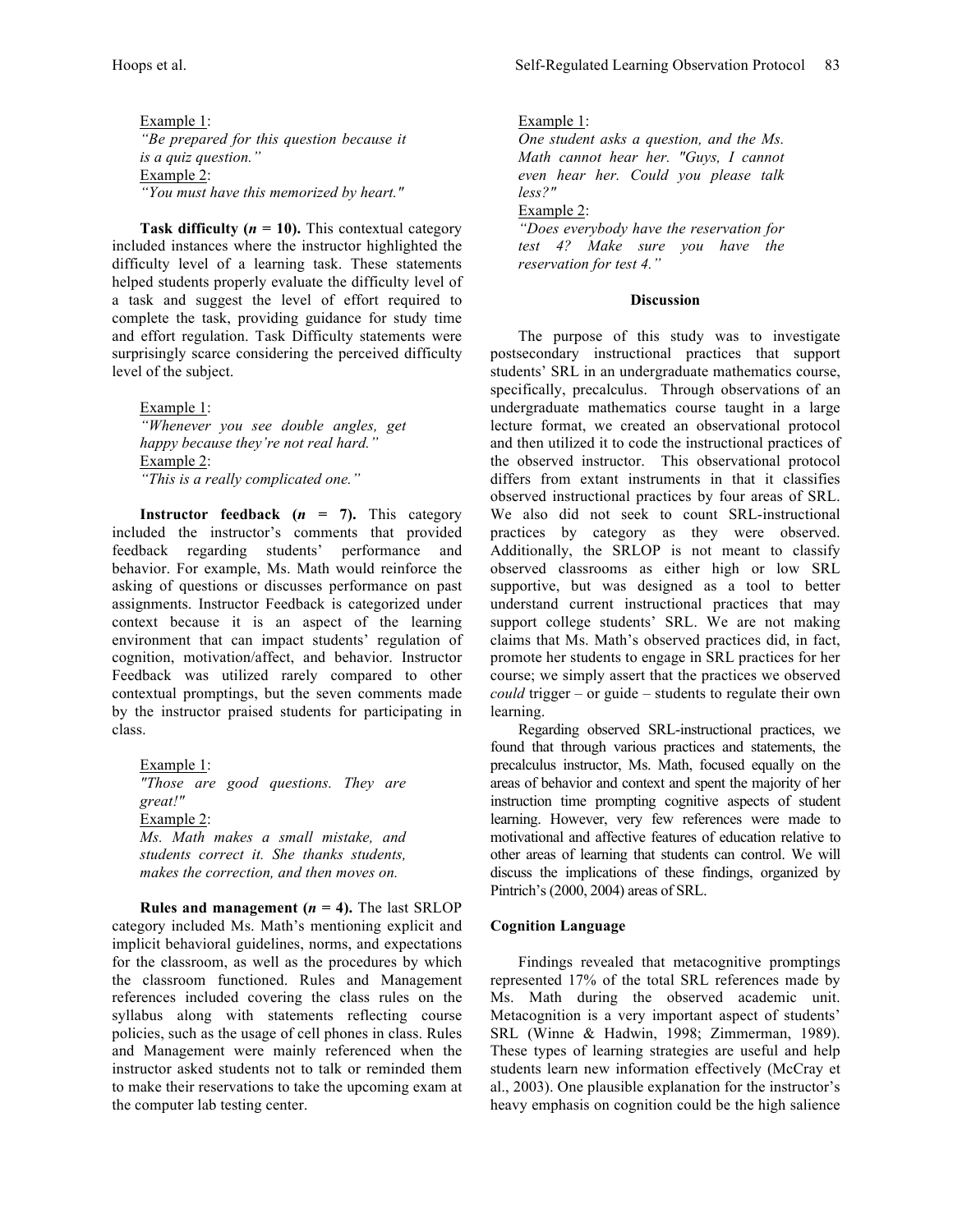of cognitive strategies in achieving success in a mathematics course. This finding alone could begin to tell us more about mathematics instruction. Although it cannot be determined how Ms. Math's promptings impacted her students' SRL, our observers were able to recognize Ms. Math's emphasis on this aspect of cognition in the observed class sessions.

# **Motivation and Affect Language**

Although cognitive strategies are undoubtedly essential to students' SRL in mathematics courses, motivation also plays a critical role in SRL (Pintrich, 2000; Zimmerman & Schunk, 2007), including impacting the types of strategies students choose to use (Pintrich, 1999) and how much effort they expend (Schunk & Pajares, 2009; Schunk, Pintrich, & Meece, 2008). Cognitive and affective aspects of the classroom environment have been found to be interrelated; students utilize more productive learning strategies when instructors employ motivational instructional practices (Turner et al., 2002). Therefore, the finding that little instructional time was spent fostering students' motivation to learn in the precalculus course suggests an opportunity to enhance Ms. Math's pedagogy. At the end of our study, Ms. Math was trained to integrate more motivational strategies into her normal course instruction. The ended result is that her future students' SRL could improve, ultimately resulting in better success rates in Ms. Math's more challenging courses.

We would also like to point out that although Ms. Math made fewer motivational references compared to other areas of SRL, it is noteworthy that she did utilize some motivational strategies as part of her normal instructional practices. To give some background, our research project developed out of a shared interest and collaborative effort to improve student success in STEM by the mathematics instructor (fourth author) and the second author. The instructor's concern for student achievement could explain the class time she spent fostering student motivation. Ms. Math's use of task and utility value references, specifically, is encouraging. Learners are more likely to put forth higher amounts of effort on learning tasks they find personally relevant and valuable (Cole, Bergin, & Whittaker, 2008). We believe that encouraging more STEM instructors to focus on promoting student motivation could possibly improve students' SRL and academic achievement in historically challenging courses.

#### **Behavior Language**

According to Pintrich (2004), effective selfregulated learners actively monitor whether or not they need help and then elicit help from reliable sources whenever necessary. One quarter of Ms. Math's SRL instructional practices involved help-seeking; this finding should be interpreted in light of the unique situation of the in-class tutoring intervention. Although help-seeking was a large part of the specific course and unit examined, we realize that this is typically not the case in large undergraduate courses. However, the collaborative learning environment that the weekly pop-quizzes ("poppers") and support of in-class tutors and classmates created might serve as an example of best-practices.

Past research has shown that problem-based environments, where tasks are structured to promote student engagement with course material during class sessions, are conducive to student learning and success in undergraduate mathematics courses (Olsen et al., 2011). Because active problem-solving during class can promote student learning and collaboration, perhaps inclass interventions such as the one we observed would aid in promoting students' adaptive help-seeking behaviors (Ryan, Patrick, & Shim, 2005; Ryan & Pintrich, 1997; Ryan, Pintrich, & Midgley, 2001) in other challenging undergraduate courses.

Additionally, we found that only four percent of total SRL instructional references in a complete academic unit were made regarding time management. Perhaps, the lower number of references could be attributed to the point in the semester when observations were taken. Postsecondary instructors typically discuss course deadlines at the beginning of the semester when the syllabus is covered. Therefore, the observed lack of focus on students' time management could represent postsecondary instructors' tendency to focus heavily on time management at the start of the semester only, leaving students with guidance to manage their time for the duration of the semester. Because effective time management skills contribute to students' success in college (Britton & Tesser, 1991; Pintrich, 2004), it could be useful for instructors to provide students with more temporal guidance throughout the semester, particularly in challenging courses such as precalculus.

#### **Context Language**

Almost 25% of Ms. Math's referenced instructional practices concerned contextual aspects of SRL. Ms. Math might have focused heavily on contextual aspects of learning tasks due to the challenging nature of tasks (e.g., assignments, exams, and studying) involved in her course. Particularly noteworthy is our finding that 18% of the instructor's total SRL references made during the observed spring unit concerned students' responsibility in the course. SRL is the proactive process through which students become *masters* of their own learning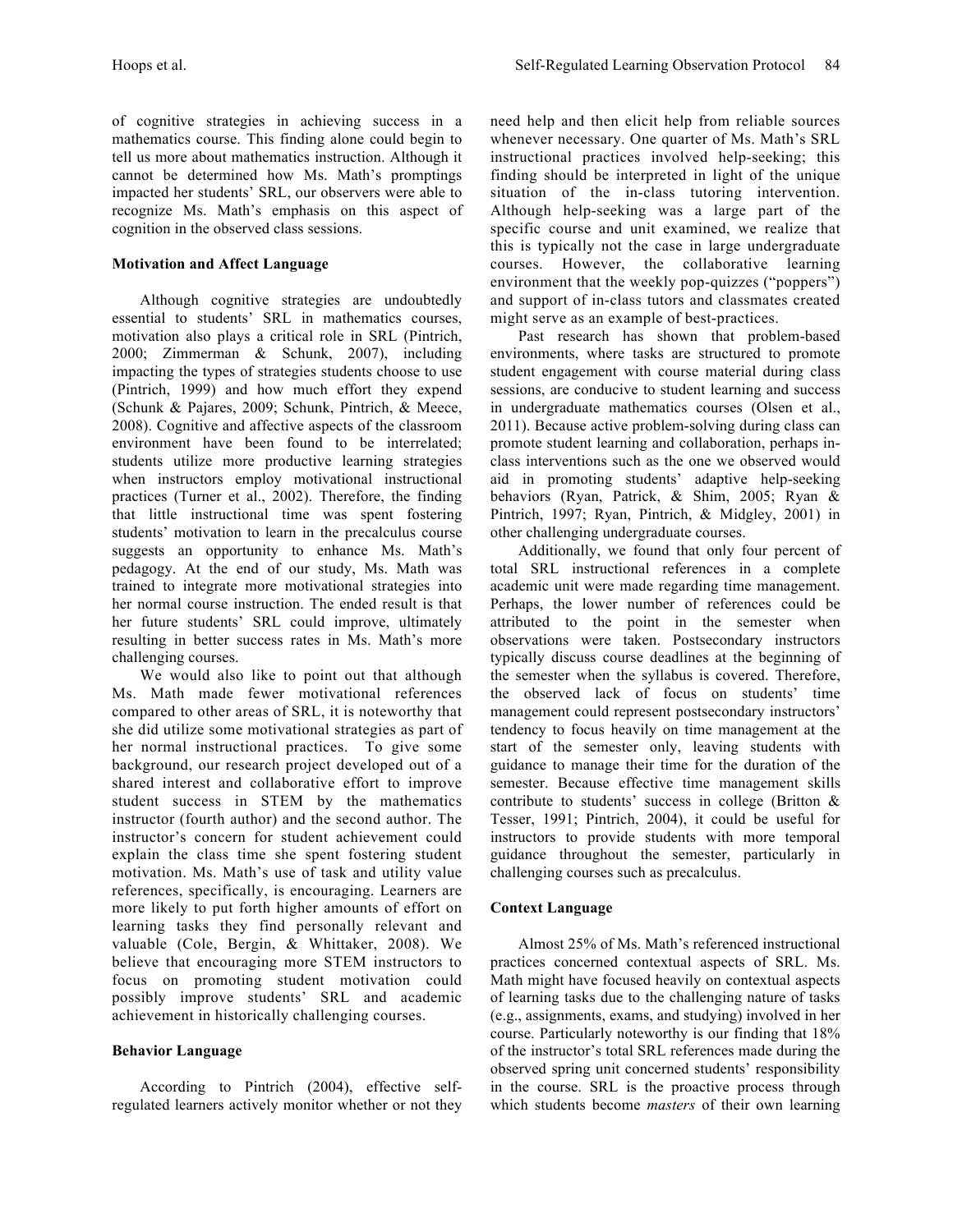and performance (Pintrich, 2004), meaning selfregulated learners take responsibility for their learning. We consider Ms. Math's emphasis of her students' academic responsibility a strength of her pedagogy and SRL instruction.

# **Future Research**

The Self-Regulated Learning Observational Protocol was designed to specifically to investigate the instructional practices in college classrooms that support students' SRL. Although the SRLOP was originally designed for use in an undergraduate mathematics classroom, it could be used to observe any postsecondary classroom and could also be modified for use in secondary education settings where students are given autonomy to control aspects of their own learning. Because our population of interest is college students, we propose potential uses of the SRLOP in postsecondary settings.

The SRLOP could be utilized to compare the SRL instructional practices of college classrooms that vary by size, subject, level, or institution. The information gathered from these types of studies could be used to identify instructional best-practices across disciplines and courses. Identifying how instructors can encourage students' SRL for their courses during regular instruction can benefit both students and instructors (Perry & VandeKamp, 2000). Moreover, the SRLOP can be used in combination with self-report instruments to see if students perceive and respond to instructional promptings to self-regulate their learning. Future studies should investigate whether or not – or to what extent – instructor-initiated strategies impact students' actual SRL engagement.

To best utilize the SRLOP, we discovered that data were most useful when observers recorded all activities that happened within a single class period. Observers using the SRLOP in the future are encouraged to create a continuous record, emphasizing the instructor and his or her statements and behaviors that could impact students' SRL. In particular, observers should describe the categories of events outlined in Appendix A. Findings indicate that recording both verbatim dialogue and commentary is useful, and all final SRLOP categories are suitable for both types of data. A sample of a running record is provided in Appendix B to guide data collection.

To analyze observational data taken utilizing the SRLOP, we recommend using a qualitative analysis software package, such as NVivo, to categorize the data based on the SRLOP categories. Any amount of data can be "coded" under a category (i.e., a few words, sentences, or an entire paragraph), as was done in this study, depending on the context and research purposes. Our results showed that statements or "chunks" of the

running record may be suitably coded under multiple categories; therefore, the SRLOP allows for compoundcoding of data.

# **Suggestions for Postsecondary Instruction**

As the needs of American society have changed, so has the role of teachers and faculty (Altbach, 2011; Spring, 2011). For example, STEM instructors have had to make adjustments to the way they teach as the demand for competent STEM graduates has increased (De Vise, 2012; Olsen et al., 2011). Based on the responsibility that the professoriate has to students and society, we recommend that faculty members from all disciplines receive training in effective teaching practices that promote student learning and achievement. Teaching practices based on principles of educational psychology have been shown to be effective in improving college student learning (Bembenutty, 2008) and should be incorporated into all postsecondary courses. It is especially important that students not only be taught *what* to learn, but also *how* to learn. The body of research that can be produced using the newly-created SRLOP has the potential to enhance faculty training and development, ultimately contributing to college students' success.

# **Conclusion**

Because college students are expected to take full responsibility for their learning (Boekearts, 1999), it is of particular importance to understand classroom attributes that help them to do so. This study is significant because it began to explore extant postsecondary instructional practices that could potentially contribute to students' SRL. These findings can help us begin to better understand why students typically struggle in challenging undergraduate courses, such as precalculus. By expanding the work of Perry and colleagues (Perry, 1998; Perry et al., 2007; Perry et al., 2002; Perry & VandeKamp, 2000) into postsecondary classrooms, we have started to fill a gap in the literature. However, we have only begun to scratch the surface in understanding SRL processes in college classrooms; more studies of how SRL can be taught are needed (Perry et al., 2007), particularly in higher education.

# **References**

Altbach, P. G. (2011). The professoriate in the twentyfirst century. In P. G. Altbach, P. J. Gumport, & R. O. Berdahl (Eds.), *American higher education in the 21st century: Social, political and economic challenges* (pp. 227–253). Baltimore, MD: John Hopkins University Press.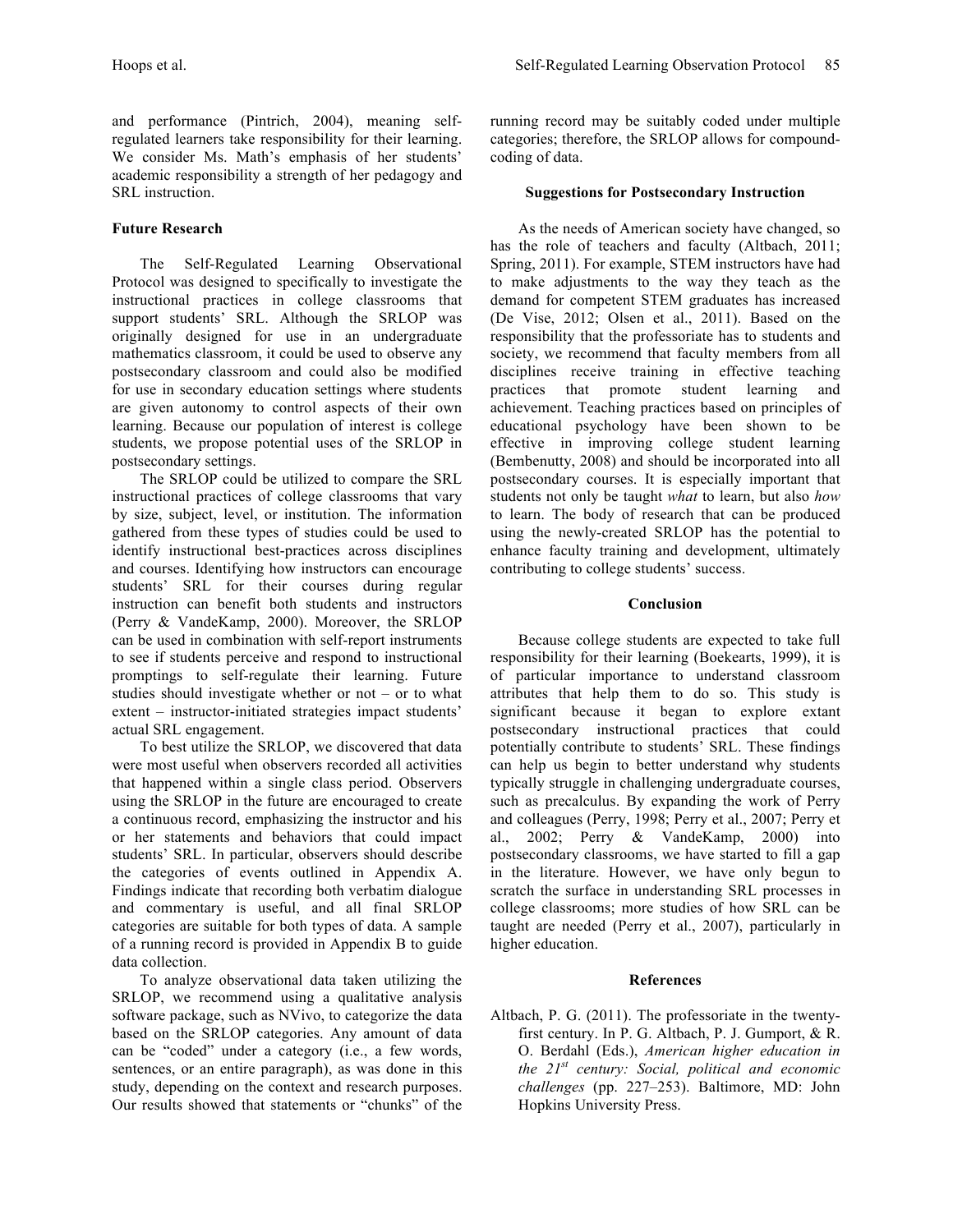- Bail, F. T., Zhang, S., & Tachiyama, G. T. (2008). Effects of a self-regulated learning course on the academic performance and graduation rate of college students in an academic support program. *Journal of College Reading and Learning, 39*, 54– 73.
- Barrie, S. C. (2007). A conceptual framework for the teaching and learning of generic graduate attributes. *Studies in Higher Education, 32*, 439– 458.
- Bembenutty, H. (2008). The teacher of teachers talks about learning to learn: An interview with Wilbert (Bill) J. McKeachie. *Teaching of Psychology, 35*, 363–372.
- Boekaerts, M. (1996). Self-regulated learning at the junction of cognition and motivation. *European Psychologist, 1*, 100–112.
- Boekaerts, M. (1999). Self-regulated learning: Where we are today. *International Journal of Educational Research, 31*, 445–457.
- Britton, B. K., & Tesser, A. (1991). Effects of timemanagement practices on college grades. *Journal of Educational Psychology, 83*, 405–410.
- Cole, J. S., Bergin, D. A., & Whittaker, T. A. (2008). Predicting student achievement for low stakes tests with effort and task value. *Contemporary Educational Psychology, 33*, 609–624.
- Cornford, I. R. (2002). Learning-to-learn strategies as a basis for effective lifelong learning. *International Journal of Lifelong Education*, *21*, 357–368.
- De Vise, D. (2012, February 16). Colleges looking beyond the lecture. *The Washington Post*. Retrieved from https://www.washingtonpost.com/local/education/colle ges-looking-beyond-the-lecture/2012/02/03/gIQA7iUa GR \_story.html
- Eccles, J. (2009). Who am I and what am I going to do with my life? Personal and collective identities as motivators of action. *Educational Psychology, 44*, 78–89.
- Forster, B., Swallow, C., Fodor, J. H., & Foulser, J. E. (1999). Effects of a college study skills course on at-risk first-year students. *NASPA Journal, 36*, 120–132.
- Glesne, C. (2011). *Becoming qualitative researchers: An introduction*. New York, NY: Pearson.
- Greene, J. A., & Azevedo, R. (2007). A theoretical review of Winne and Hadwin's model of selfregulated learning: New perspectives and directions. *Review of Educational Research, 77,* 334–372.
- Gump, S. E. (2004). Keep students coming by keeping them interested: Motivators for class attendance. *College Student Journal, 38*, 157-160.
- Gupta, S., Harris, D. E., Carrier, N. M., & Caron, P. (2006). Predictors of student success in entry-level undergraduate mathematics courses. *College Student Journal, 40*, 97–108.
- Hidi, S., & Renninger, K. A., (2006). The four-phase model of interest development. *Educational Psychologist, 41*, 111–127.
- Hofer, B. K., & Yu, S. L. (2003). Teaching selfregulated learning through a "learning to learn" course. *Teaching of Psychology, 30*, 30–33.
- Hofer, B. K., Yu, S. L., & Pintrich, P. R. (1998). Teaching college students to be self-regulated learners. In D. Schunk & B. Zimmerman (Eds.), *Self-regulated learning: From teaching to selfreflective practice* (pp. 57–85). New York, NY: Guilford Press.
- Hoops, L. D., Yu, S. L., Burridge, A. B., & Wolters, C. A. (2015). The impact of a student success course on undergraduate outcomes. *Journal of College Reading and Learning, 45*(2), 123-146.
- Lipsky, S. A., & Ender, S. C. (1990). Impact of a study skills courses on probationary students' academic performance. *Journal of the Freshman Year Experience, 2*, 7-15.
- Lodewyk, K., Winne, P., & Jamieson-Noel, D. (2009). Implications of task structure on self-regulated learning and achievement. *Educational Psychology, 29,* 1–25.
- McCray, R., DeHaan, R. L., & Schuck, J. A. (Eds.). (2003). *Improving undergraduate instruction in science, technology, engineering, and mathematics: Report of a workshop*. Washington, DC: National Academies Press.
- Meyer, D. K., & Turner, J. C. (2002). Using instructional discourse analysis to study the scaffolding of student self-regulation. *Educational Psychologist, 37*, 17–25.
- Morrone, A. S., Harkness, S. S., D'Ambrosio, B., & Caulfield, R. (2004). Patterns of instructional discourse that promote the perception of mastery goals in a social constructive mathematics course. *Educational Studies in Mathematics, 56*, 19-38.
- Nicol, D. J., & Macfarlane-Dick, D. (2006). Formative assessment and self-regulated learning: A model and seven principles of good feedback practice. *Studies in Higher Education, 31*, 199–218.
- Olson, J. C., Cooper, S., & Lougheed, T. (2011). Influences of teaching approaches and class size on undergraduate mathematical learning. *PRIMUS, 21*, 732–751.
- Patrick, H., Anderman, L. H., Ryan, A. M., Edelin, K. C., & Midgley, C. (2001). Teachers' communication of goal orientations in four fifthgrade classrooms. *The Elementary School Journal, 102*, 35-58.
- Patrick, H., & Ryan, A. M. (2008). What do students think about when evaluating their classroom's mastery goal structure? An examination of young adolescents' explanations. *The Journal of Experimental Education, 77*, 99-124.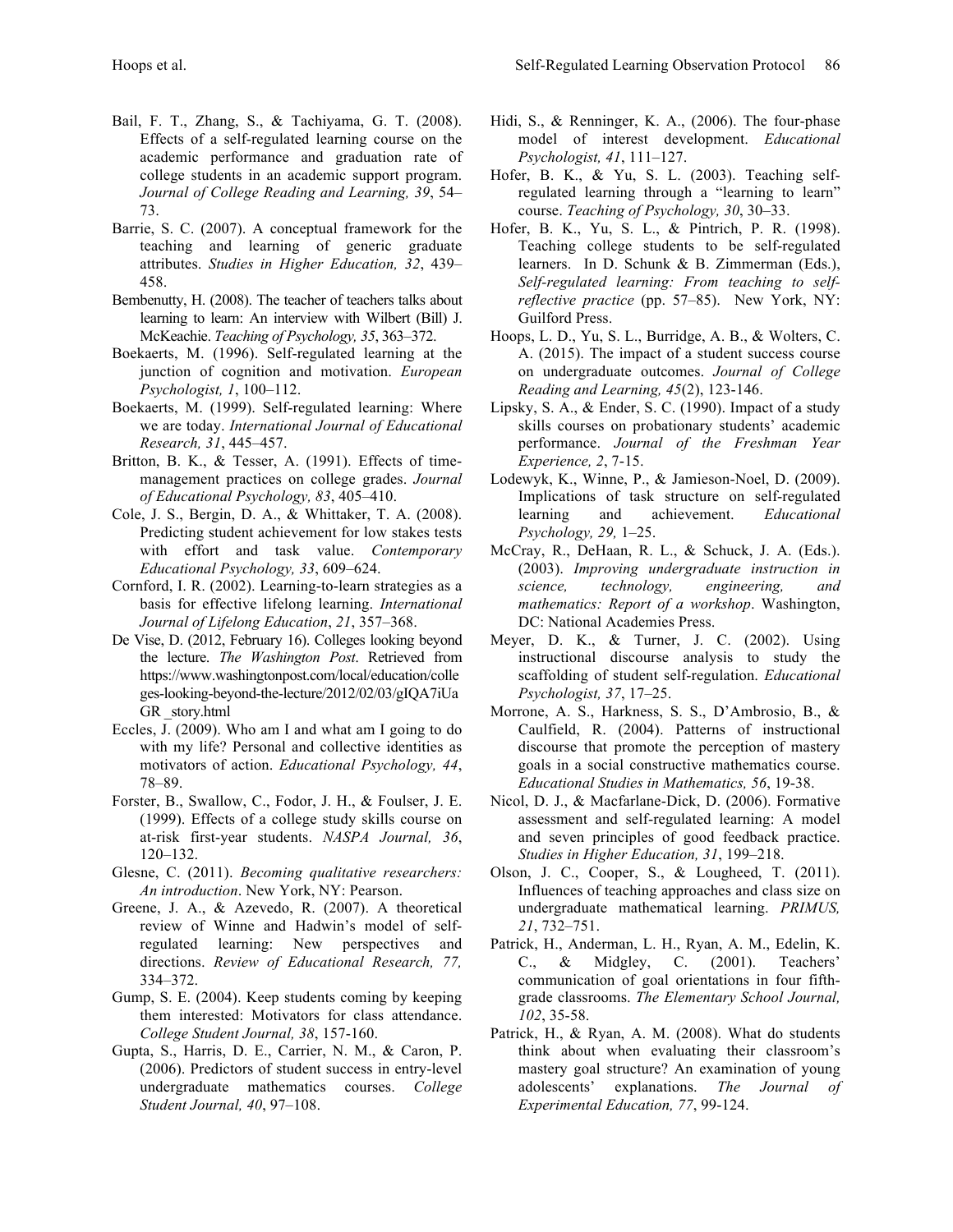- Patrick, H., Ryan, A. M., Anderman, L. H., Middleton, M., Linnenbrink, L., Hruda, L. Z., Edelin, K. C., Kaplin, A., & Midgley, C. (1997). *Observing patterns of adaptive learning: A Protocol for classroom observations*. Retrieved from http://www.umich.edu/~pals/finalopal.pdf
- Perry, N. E. (1998). Young children's self-regulated learning and the contexts that support it. *Journal of Educational Psychology, 90*, 715–729.
- Perry, N. E., Hutchinson, L., & Thaurberger, C. (2007). Talking about teaching self-regulated learning: Scaffolding student teachers' development and use of practices that promote self-regulated learning, *International Journal of Educational Research, 47*, 97–108.
- Perry, N.E., & Rahim, A. (2011). Studying selfregulated learning in classrooms. In B. Zimmerman & D. Schunk (Eds.), *Handbook of self-regulation of learning and performance* (pp. 122-136). New York, NY: Routledge.
- Perry, N. E., & VandeKamp, K.O. (2000). Creating classroom contexts that support young children's development of self-regulated learning. *International Journal of Educational Research, 33*, 821–843.
- Perry, N. E., VandeKamp, K. O., Mercer, L. K., & Norby, C. J. (2002). Investigating teacher-student interactions that foster self-regulated learning. *Educational Psychologist, 37*, 5–15.
- Perry, N. E., & Winne, P. H. (2006). Learning from learning kits: gStudy traces of students' selfregulated engagements with computerized content, *Educational Psychology Review, 18*, 211–228.
- Petrie, T. A., & Helmcamp, A. (1998). Evaluation of an academic study skills course. *Journal of College Student Development, 39*, 112–116.
- Pintrich, P. R. (1999). The role of motivation in promoting and sustaining self-regulated learning. *International Journal of Educational Research, 31*, 459–470.
- Pintrich, P. R. (2000). The role of goal orientation in self-regulated learning. In M. Boekaerts, & P. R. Pintrich (Eds.), *Handbook of self-regulation*. (pp. 451–502). San Diego, CA: Academic Press.
- Pintrich, P. (2004). A conceptual framework for assessing motivation and self–regulated learning in college students. *Educational Psychology Review*, *16*, 385–407.
- Robbins, S. B., Lauver, K., Le, H., Davis, D., Langley, R., & Carlstrom, A. (2004). Do psychosocial and study skill factors predict college outcomes? A meta-analysis. *Psychological Bulletin, 130*, 261– 288.
- Ryan, A. M., Patrick, H., & Shim, S. (2005). Differential profiles of students identified by their teacher as having avoidant, appropriate, or

dependent help-seeking tendencies in the classroom. *Journal of Educational Psychology, 97*, 275-285.

- Ryan, A. M., & Pintrich, P. R. (1997). "Should I ask for help?" The role of motivation and attitudes in adolescents' help seeking in math class. *Journal of Educational Psychology, 89*, 329-341.
- Ryan, A. M., Pintrich, P. R., & Midgley, C. (2001). Avoiding seeking help in the classroom: Who and why? *Educational Psychology Review, 13*, 93-114.
- Schnell, C. A., Louis, K. S., & Doetkott, C. (2003). The first-year seminar as a means of improving college graduation rates. *Journal of the First-Year Experience and Students in Transition, 15*, 53–75.
- Schunk, D.H., & Pajares, F. (2009) Self-efficacy theory. In K. Wentzel.& A. Wigfield, (Eds.), *Handbook of motivation at school.* (pp. 35–54). New York, NY: Routledge.
- Schunk, D., Pintrich, P., & Meece, J. (2008). *Motivation in education: Theory, research, and applications (3rd ed.)*. Englewood Cliffs, NJ: Prentice Hall.
- Spring, J. (2011). *American education (15th ed.).* New York, NY: McGraw-Hill.
- Tuckman, B. W. (2003). The effect of learning and motivation strategies training on college students' achievement. *Journal of College Student Development, 44*, 430–437.
- Tuckman, B.W., & Kennedy, G. J. (2011). Teaching learning strategies to increase success of first-term college students. *The Journal of Experimental Education, 79*, 478–504.
- Weinstein, C. E. (1994). Strategic learning/strategic teaching: Flip sides of a coin. In P. R. Pintrich, D. R. Brown, & C. E. Weinstein (Eds.), *Student motivation, cognition, and learning: Essays in honor of Wilbert J. McKeachie* (pp. 257–273). Hillsdale, NJ: Lawrence Erlbaum.
- Weinstein, C.E., Acee, T. W., & Jung, J-H. (2011). Self-regulation and learning strategies. *New Directions for Teaching and Learning, 126,* 45–53.
- Weinstein, C. E., Dierking, D., Husman, J., Roska, L., & Powdrill, L., (1998). The impact of a course in strategic learning on the long-term retention of college students. In J. L. Higbee & P. L. Dwinell (Eds.), *Developmental education: Preparing successful college students* (pp. 85– 96). Columbia, SC: National Resource Center for the First-Year Experience & Students in Transition.
- Weinstein, C. E., Tomberlin, T. L., Julie, A. L., & Kim, J. (2004). Helping students to become strategic learners: The roles of assessment, teachers, instruction, and students. In J. Ee, A. Chang, & O. Tan (Eds.), *Thinking about thinking: What educators need to know* (pp. 282–310)*.* Singapore: McGraw-Hill.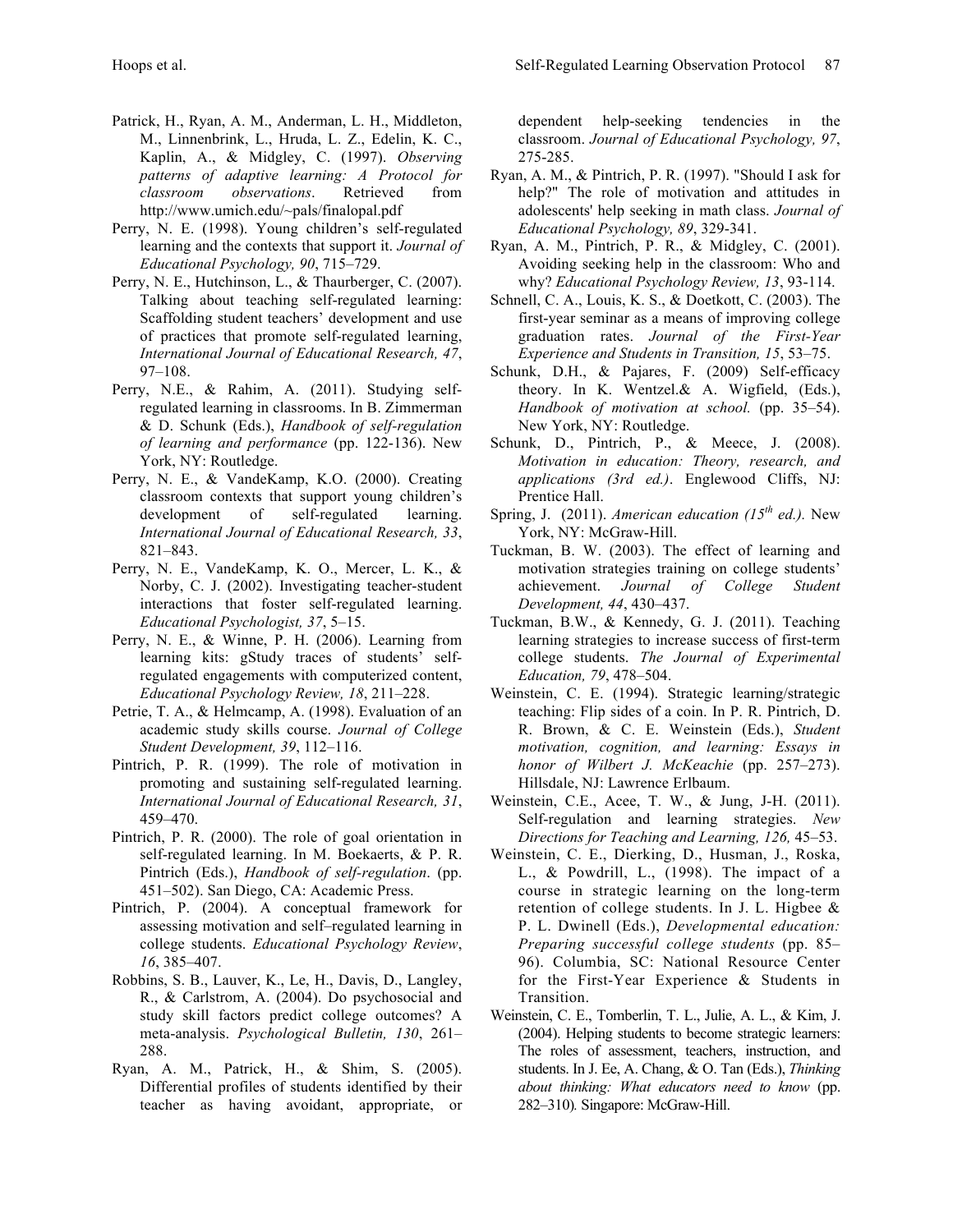- Winne, P. H. (2011). A cognitive and metacognitive analysis of self-regulated learning. In B. Zimmerman & D. Schunk (Eds.), *Handbook of self-regulation of learning and performance* (pp. 15–32). New York, NY: Routledge.
- Winne, P. H., & Hadwin, A. F. (1998). Studying as self-regulated learning. In D. J. Hacker, J. Dunlosky, & A. C. Graesser (Eds.), *Metacognition in educational theory and practice* (pp. 279–306). Hillsdale, NJ: Erlbaum.
- Winne, P. H., & Hadwin, A. F. (2008). The weave of motivation and self-regulated learning. In D. Schunk & B. Zimmerman (Eds.), *Motivation and self-regulated learning: Theory, research, and applications* (pp. 297–314). New York, NY: Taylor & Francis.
- Winne, P. H., Jamieson-Noel, D. L., & Muis, K. (2002). Methodological issues and advances in researching tactics, strategies, and self-regulated learning. In P.R. Pintrich & M.L. Maehr (Eds.), *Advances in motivation and achievement: New directions in measures and methods* (Vol. 12, pp. 121–155). Greenwich, CT: JAI Press.
- Winne, P., & Perry, N. (2000). Measuring selfregulated learning. In M. Boekaerts, P. Pintrich, and M. Zeidner (Eds.), *Handbook of selfregulation*. (pp. 531–566). San Diego, CA: Academic Press.
- Wolters, C. A. (1998). Self-regulated learning and college students' regulation of motivation. *Journal of Educational Psychology, 90*, 224–225.
- Wolters, C. A. (2003). Regulation of motivation: Evaluating an underemphasized aspect of selfregulated learning. *Educational Psychologist, 38,* 189–205.
- Wolters, C. A., & Hoops, L. D. (2015). Self-regulated learning interventions for motivationally disengaged college students. In T. L. Cleary (Ed.), *Self-regulated learning interventions with at-risk youth: Enhancing adaptability, performance, and well-being* (pp. 67-88). Washington, DC: American Psychological Association.
- Zimmerman, B. (1989). A social cognitive view of selfregulated learning and academic learning. *Journal of Educational Psychology, 81,* 329–339.
- Zimmerman, B. J. (2000). Attaining self-regulation: A social cognitive perspective. In M. Boekaerts, P.R. Pintrich, & M. Zeidner (Eds.), *Handbook of self– regulation: Theory, research, and applications* (pp. 13–29). San Diego, CA: Academic Press.
- Zimmerman, B.J. (2002). Becoming a self-regulated learner: An overview. *Theory Into Practice, 41*, 64–70.
- Zimmerman, B. J., & Schunk, D. H. (2007). Motivation: An essential dimension of selfregulated learning. In D. H. Schunk & B. J. Zimmerman (Eds.), *Motivation and self-regulated learning: Theory, research, and applications* (pp. 1–30). Mahwah, NJ: Lawrence Erlbaum.

 $\mathcal{L}_\text{max}$  , where  $\mathcal{L}_\text{max}$  and  $\mathcal{L}_\text{max}$ 

LEAH HOOPS is a Doctoral Candidate in Higher Education and Student Affairs at The Ohio State University where she also works as a Graduate Instructional Consultant at University Center for the Advancement of Teaching (UCAT).

SHIRLEY YU is Associate Professor of Educational Psychology in the Department of Educational Studies. She is interested in the self-regulated learning and achievement of women and ethnic minority students in science, technology, engineering and mathematics (STEM).

QIANQIAN WANG is a Confucius Institute Manager of Houston Independent School District. Her research interests include self-regulated learning strategies, foreign language learners' motivation, and Chinese language studies.

VIRGINIA (LEIGH) HOLLYER is the Assistant Department Chair for the Core Curriculum at the University of Houston. She is interested in helping students in large sections become engaged in learning.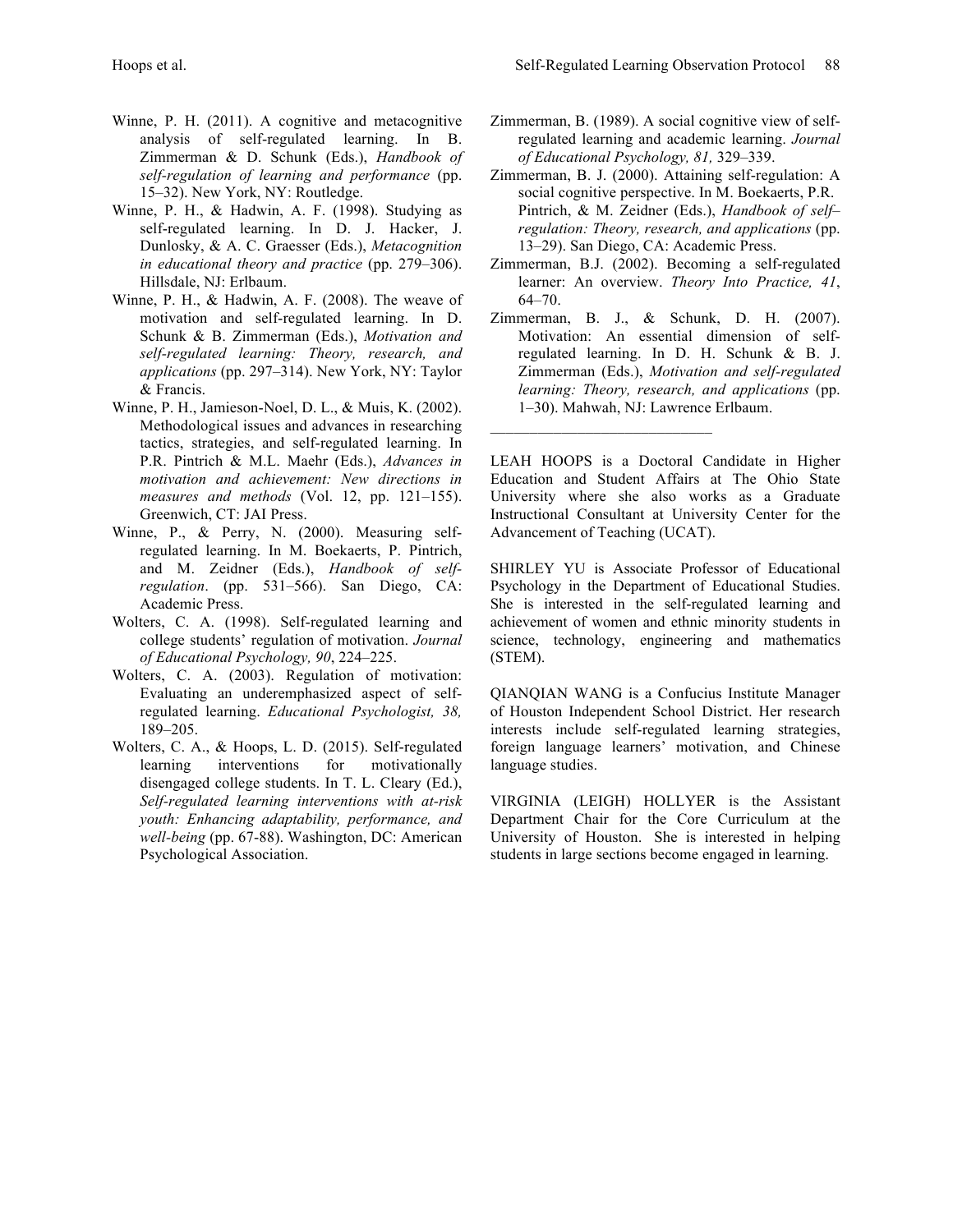# Appendix A Final Self-Regulated Learning Observation Protocol (SRLOP) Categories, Descriptions, and Examples of Category References

| Category                                   | Description                                                                                                                                                                                                                                                                                                                                                                            | Example                                                                                                                                        |
|--------------------------------------------|----------------------------------------------------------------------------------------------------------------------------------------------------------------------------------------------------------------------------------------------------------------------------------------------------------------------------------------------------------------------------------------|------------------------------------------------------------------------------------------------------------------------------------------------|
| <b>I. COGNITION</b>                        | The Cognition area refers to ways the instructor<br>encourages students to use specific strategies to learn or<br>perform a task, prompts students to monitor their level<br>of understanding or gauges students' understanding<br>themselves, and prepares students to learn new<br>information.                                                                                      |                                                                                                                                                |
| A. Metacognition                           | This category includes instances where the instructor<br>prompts students to engage in metacognitive processes,<br>such as thinking about how to solve a problem or engage<br>in a learning task. These statements help students think<br>about their cognitive processes and/or trigger them to do<br>SO.                                                                             | The professor checks with<br>students. "Everybody is<br>OK with that?", "Are we<br>all OK with that?"                                          |
| <b>B.</b> Test-Taking Strategies           | This category contains instances when the instructor<br>mentions specific strategies or resources that students<br>can use while taking an assessment. This includes ways<br>in which students should use resources, such as "cheat<br>sheets" or formula links, and poor test-taking strategies<br>(i.e., specific things students should avoid doing while<br>taking an assessment). | The professor emphasizes<br>the importance of the<br>formula sheet and gives<br>students instructions for<br>using it during the next<br>exam. |
| C. Information<br>Processing<br>Strategies | This category includes instances where the instructor<br>mentions a specific strategy that students can use to<br>process information and/or teaches students a strategy to<br>help them learn the course material. These statements<br>provide students with tools to process, understand, or<br>display information.                                                                 | "What if you do not<br>remember?" The professor<br>draws students' attention<br>and then explains how to<br>memorize a mathematic<br>rule.     |
| D. Advance Organizers                      | This category includes any time the instructor sets the<br>tone of the day's lecture by letting students know what<br>content will be covered, preparing them to recognize<br>and process the new material. These statements are<br>usually made at the beginning of class.                                                                                                            | "What we're doing today<br>is sine and cosine of $A +$<br>$B$ ."                                                                               |
| <b>II. MOTIVATION</b><br><b>AND AFFECT</b> | The Motivation and Affect area refers to ways the<br>instructor points out aspects of a learning task that<br>pertain to students' achievement motivation or sparks<br>student interest inside the classroom.                                                                                                                                                                          |                                                                                                                                                |
| A. Value                                   | This category includes instances when the instructor<br>highlights the importance or relevance of a task. These<br>statements help students know what their focus should<br>be and how to better regulate their study time based on<br>the importance of mastering certain tasks (i.e., spend<br>more time studying concepts and tasks that will be well-                              | Professor tells students<br>"This one is terribly<br>important."                                                                               |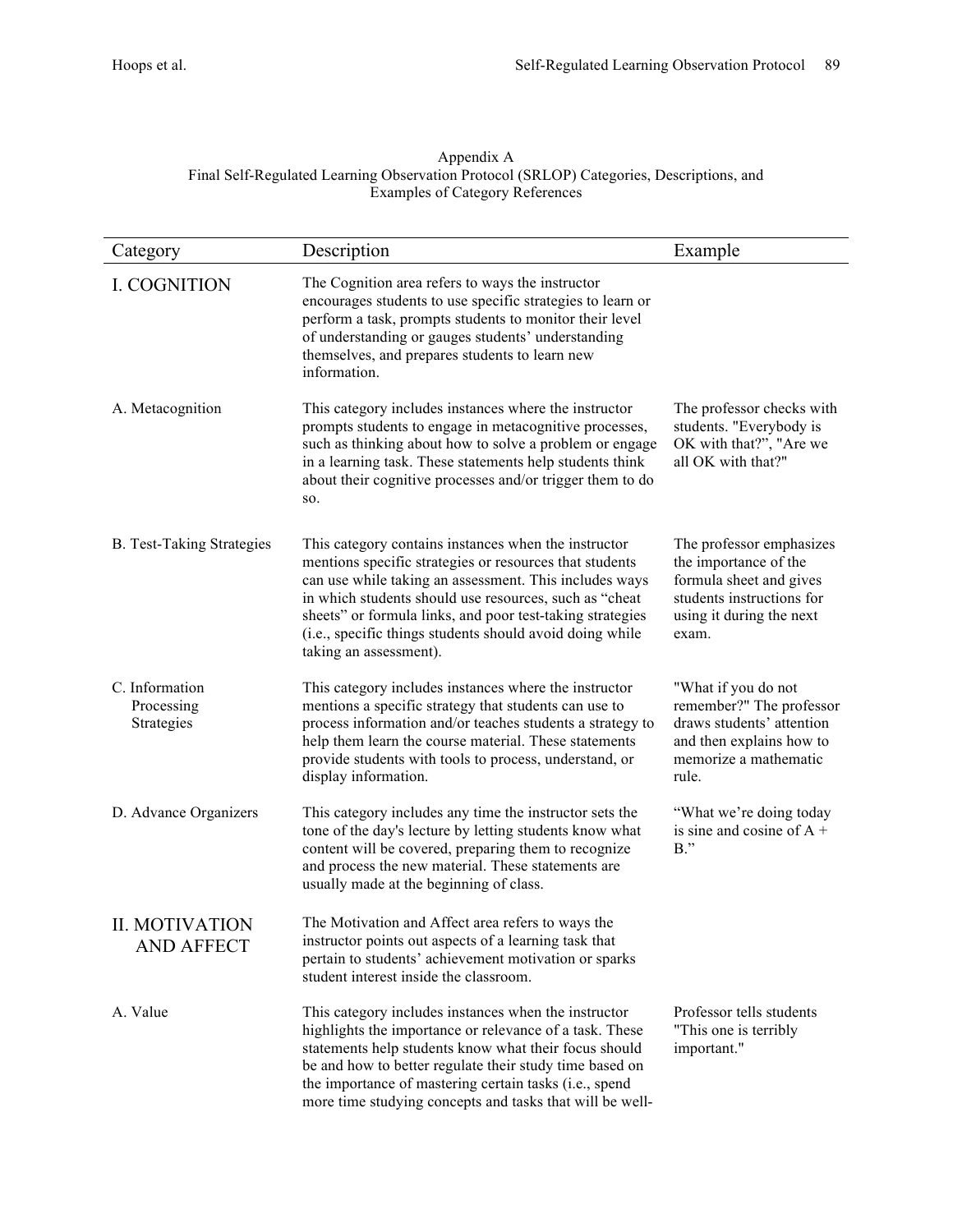| <b>B.</b> Interest        | represented on an exam or pertinent to a students' future<br>career). A statement regarding task value is usually<br>explicit (i.e., specific) and not simply one in which<br>students must infer the importance of a task.<br>This category includes instances where the instructor<br>sparks students' interest by saying something funny,<br>sharing a personal story, or other types of statements<br>which may trigger or maintain situational interest. | "Anyone remember<br>Karate Kid? 'Wax on,<br>wax off.' Well, these<br>problems are like that."                                                                                                                           |
|---------------------------|---------------------------------------------------------------------------------------------------------------------------------------------------------------------------------------------------------------------------------------------------------------------------------------------------------------------------------------------------------------------------------------------------------------------------------------------------------------|-------------------------------------------------------------------------------------------------------------------------------------------------------------------------------------------------------------------------|
| <b>III. BEHAVIOR</b>      | The Behavior area refers to the two main types of SRL<br>behaviors, (A) Help-Seeking and (B) Time Management<br>that take place inside the classroom or instances where<br>the instructor encourages students to engage in these<br>types of behaviors outside of the classroom.                                                                                                                                                                              |                                                                                                                                                                                                                         |
| A. Help-Seeking           | This category includes instances where students seek<br>help during class by asking questions and statements<br>made where the instructor addresses the giving or<br>receiving of help, typically during class (Internal), or<br>also by suggesting outside resources students may use to<br>supplement their learning ( <i>External</i> ).                                                                                                                   | Students are fairly loud,<br>talking and trying to solve<br>the problems together.<br>(Internal)<br>"Please go to the math<br>tutoring center if you need<br>assistanceThey are<br>open 60 hours a week."<br>(External) |
| <b>B.</b> Time Management | This category includes instances where the instructor<br>makes statements or suggestions regarding students' use<br>of time to prepare for the course outside the classroom.<br>These references can be in regard to explicit assignment<br>deadlines or simply offer guidance of how to manage<br>time during study sessions or while completing learning<br>tasks.                                                                                          | Professor encourages<br>students to start<br>homework today so they<br>don't have 140 problems<br>to do right before the due<br>date.                                                                                   |
| <b>IV. CONTEXT</b>        | The Context area refers to the task-specific or<br>classroom-specific aspects of the learning environment.<br>These aspects help students regulate their cognition,<br>motivation/affect, and behavior.                                                                                                                                                                                                                                                       |                                                                                                                                                                                                                         |
| A. Student Responsibility | This category includes any statements the instructor<br>makes regarding students' responsibility on evaluation<br>tasks, such as exams, homework assignments, quizzes,<br>and class discussion. These references can explicitly<br>direct students' attention to assessed material or instruct<br>them to take action such as memorizing specific course<br>material (e.g., formulas).                                                                        | "Listen up! This question"<br>is a test 4 multiple choice<br>item."<br>"These identities will not<br>be in the test. You should<br>know it by heart."                                                                   |
| <b>B.</b> Task Difficulty | This category includes instances where the instructor<br>highlights the difficulty level of a learning task and is<br>included in attribution theory. These statements help<br>students properly evaluate the difficulty level of a task<br>and insinuate the level of effort required to complete the<br>task, helping students regulate their study time and<br>effort.                                                                                     | Professor continues to<br>work out the problem. "If<br>you get the idea that this<br>is a tough Algebraic<br>exercise, you're exactly<br>correct."                                                                      |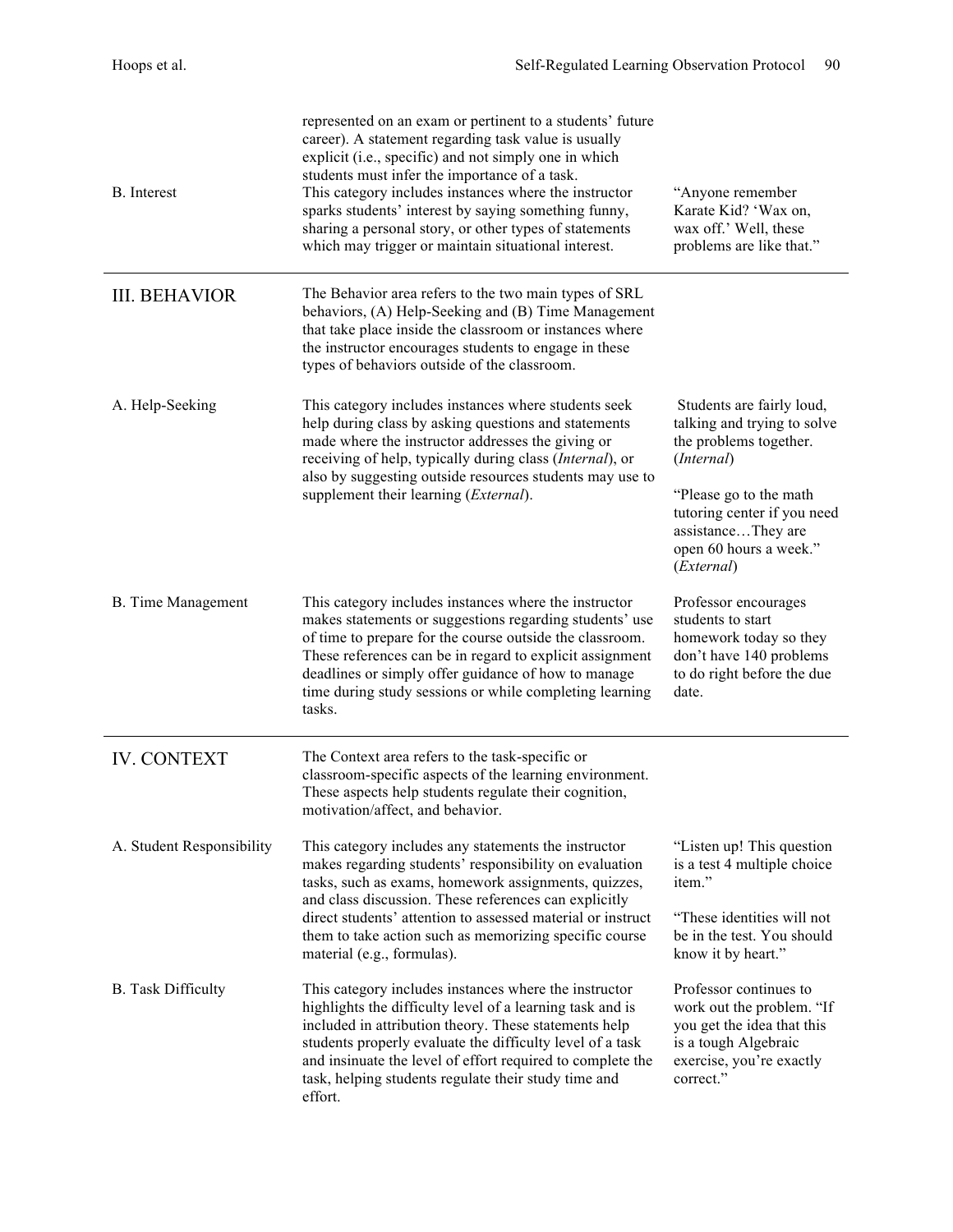| C. Instructor Feedback     | This category includes the instructor's comments that<br>provide feedback regarding students' performance and<br>behavior. For example, when he/she reinforces the<br>asking of questions or discusses performance on past<br>assignments. Instructor Feedback is categorized under<br>context because it is an aspect of the learning<br>environment that can impact students' regulation of<br>cognition, motivation/affect, and behavior. | Students propose a<br>solution to the problem.<br>Professor: " it works<br>great. What a great<br>suggestion! Thank you for<br>the suggestion. I love it."       |
|----------------------------|----------------------------------------------------------------------------------------------------------------------------------------------------------------------------------------------------------------------------------------------------------------------------------------------------------------------------------------------------------------------------------------------------------------------------------------------|------------------------------------------------------------------------------------------------------------------------------------------------------------------|
| D. Rules and<br>Management | This category includes mentioning the explicit and<br>implicit behavioral guidelines, norms, and expectations<br>for the classroom as well as the procedures by which the<br>classroom functions. This includes covering the class<br>rules on the syllabus along with statements reflecting<br>course policies, such as using cell phones in class.                                                                                         | Professor makes the point<br>clear that there is no extra<br>credit. "I know policies<br>are different at other<br>schools, so I am<br>addressing it right now." |

*Note*. The major 4 areas of self-regulated learning (Cognition, Motivation and Affect, Behavior, and Context) serve as the framework for the SRLOP and are not meant to be coded. That is why no examples are listed for them. Categories that do have examples listed for them in the final column serve as the most micro-level under which data can be coded.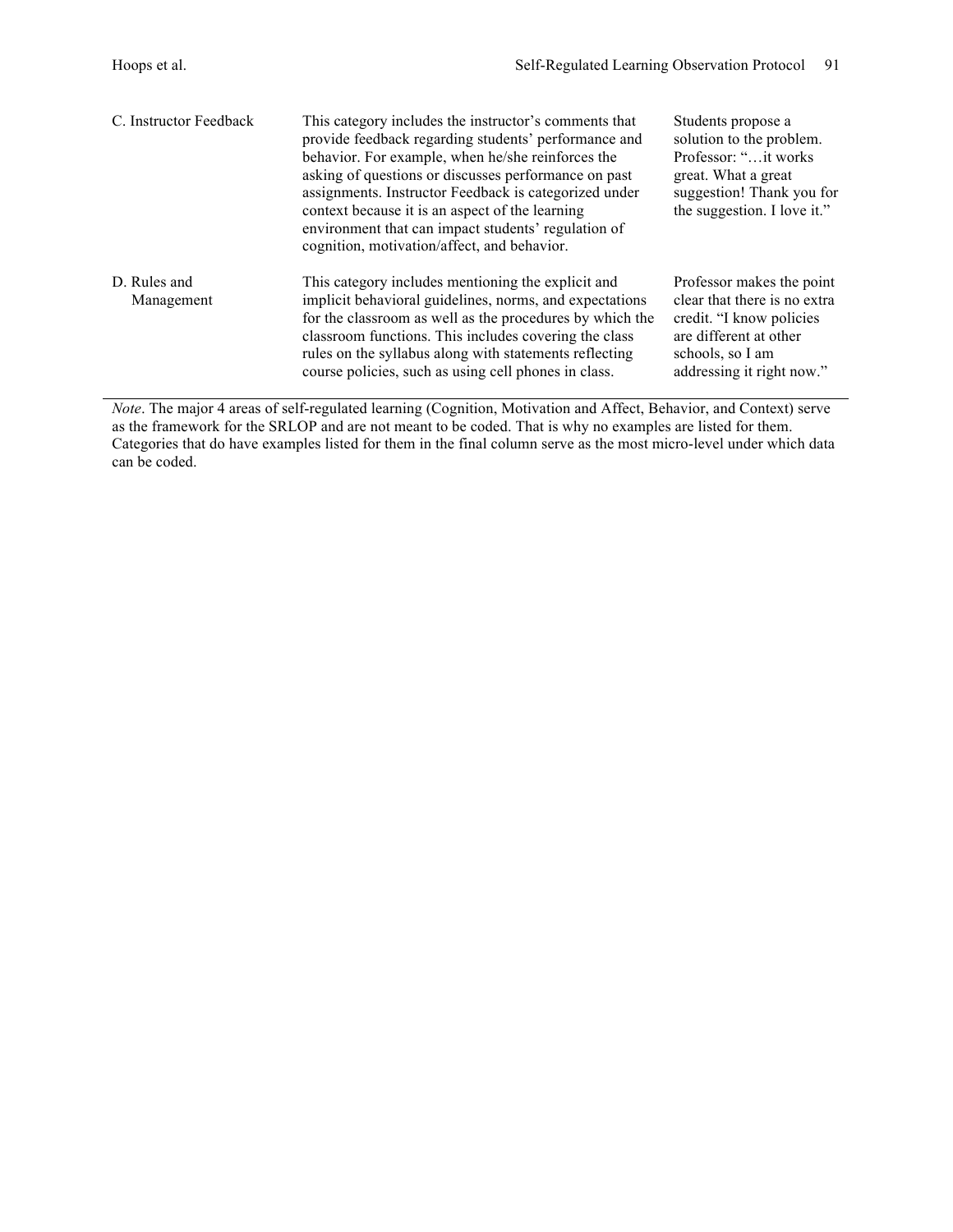# Appendix B Sample of a Running Record

# *KEY: P = Professor; S(s) = Student(s); HW = Homework*

10:00 – Class begins. Syllabus pulled up and P begins class. "Welcome to Pre-Cal class"

P introduces self and covers the rules for her course.

- Don't try to visit me before or after class in this room: "meet me outside after class…I would love to meet with you!"
- There is no email tutoring; go to the tutoring center for tutoring (P gave Ss directions to the campus tutoring center)
- "Please go to the tutoring center if you need assistance…they are open 60 hours a week"

 $10:05 - P$  discusses the Policy Quiz (some students still entering class). For 1<sup>st</sup> quiz, students must get 100% correct. Quiz covers course policies.

"I'm going to address question 4 of the quiz head on…if you don't like your grade at the end of the semester, too bad!"

P makes the point clear that there is no extra credit. "I know policies are different at other schools, so I am addressing it right now." She makes sure students know they are responsible for their grade – no extra credit will be given.

Continues discussing policy quiz – there are 20-25 course policy questions and all answers are available on the course website.

After mentioning the course website, P writes down her web address on the board and explains the web address. " I ran an animal rescue mission for years…dept chair thought it was funny to include that in my webpage…so that explains my website."

P explains that on homepage are the Math 13xx policies and discussed where to find answers for quiz. She says, "10% of the class already got 100% on this quiz already!"

10:07 – P begins lecturing: "Let's start right in on test 2 material!" (Ss around me groan and reluctantly take out pens/pencils and paper).

P pulls up the packet notes (found on her website which students are instructed to print and bring to class each time) up on overhead and jumps right into lecture.

P: "This class is all about functions!"

P begins writing on the handout document on the screen and explaining where students can find resources for class. "On the website you can find basic graphs…the 15 most famous graphs."

10:10 – P points students to the course website again "…there is a nice review that you can do…"

P points students to the HW and tells them the first HW due date for the semester. As she works out problems she says "this problem is on the HW…"

P explains that HW due date was extended because of the add/drops that will happen at the beginning of the course (she makes sure students not only know *when* the HW is due, but *why* it is due that particular day).

P talks about domains and continues to highlight text on the screen. She talks very fast, but writes down all that she says on the screen and explains everything that she does.